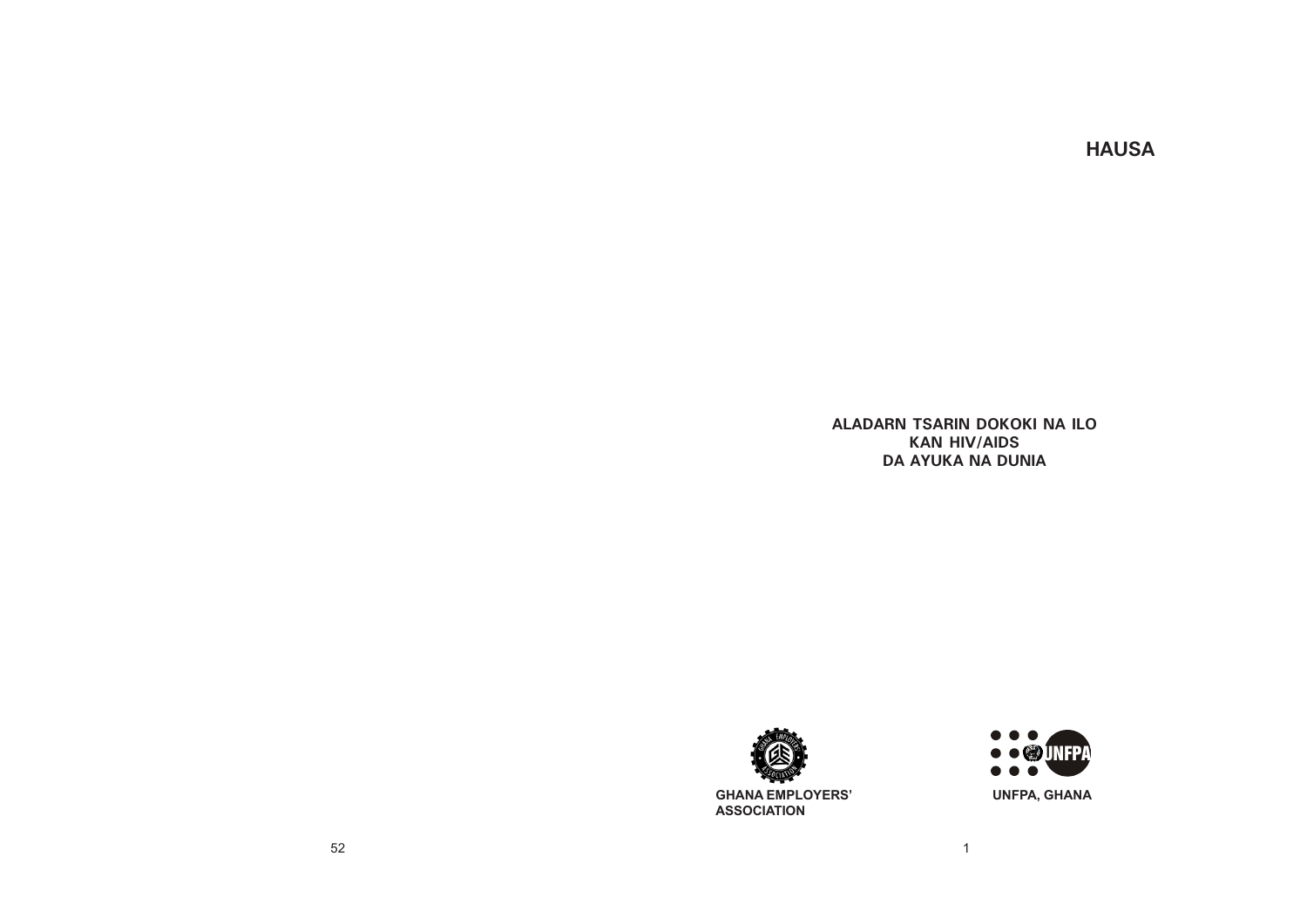### **GABATARWA**

Bazawam HIV/AIDS a yanzu haka ya zama gauka na dunia duka, kua ya zama daya akin ababe da ke damuarn cin gabarn zamarn jamaa. A kasashe da ciwon yafi yawa, yana rage cin gaba masu anfani da aka yi shekaru da daama da suka wuce, ya bata tattalin arzikin kasarn, ya dami halin zaman lafiya kasarn har da girgije zaman jamaa. A sub-saharan Africa, inda bazawarn ya zaunu, lokacin shakkan lafiyan kasan ya kawo tashin hankali a karkaran.

Banda damua da ya dorax kan mutani da iyalinsu, gaukan na taba zaman jamaa, yana lauye tattalin zaman tare. HIV/AIDS fa shine mafin yawan ababen ban tsoro ma ayukan dunia, yana fa taba karfin ayuka, balle na gona yana rage cin anfani, ko samun, yana bari bashi ya dau kan ma'aikata don yadda ayuka ke fadiwa yana kara tsadan karfin aiki da hasaran gwanage da wadanda suka gogu. Bugu da kari HIV/AIDS na lalatad da ayuka, balle ma ga fuskan kiyaya da nuna banbanci ga wadanda ke tare da HIV/AIDS. Annoban da karfin aikinsa na samun mutani daban daban har da mata da yara, sai yasa wuya da fannin daidaitawa ya karu renun yara tayi karfi.

Dalili kenan da yassa ILO tasha alwashin yin tsarin dokoki kan HIV/AIDS da ayukan dunia. Tsarin zai yi aiki ne, yana taimakan tsare bazawansa, ya sausata haduwansa da ma'aikata da iyalinsu, ya ba da tsari ga jamaa don zama da cutan kadda ya gagare su. Waman na shaafan kaidodi masu karfi kamar gane HIV/AIDS kamar ainihin abun da ake mahawa kansa a wajajen aiki, babu banbanci wurin aiki, fannin daidaitawa, tataunawa da kai kara, hadin kai tsarewa da kulawa da gojin bayan sune ababen asali na jawabi kan tsutan a wajen aiki.

Waman tsarin dokoki ya hito hadin kai tsakanin ILO da abokanin zama tare da le ji dasu, da yin aiki tare da makwabtan kasashen waje. Yana baada jagoranci taimako wa yan manufar gwamnanti, ma'aikata, da masu ba da aiki, yan shirye da wasu wasunsu, don su shirya kuma suyi aiki da manufar kirki wajen aiki, yin rigakafi da kulawa da shirye shirye, a kuma nemi hanyar snad da sashe da ke cikin duhu. Wannan ne babban taimako na ILO zuwa ga kokarin yan dunia na yakin HIV/AIDS.

Shine kuma tsarin doka da zai kama halin zama mai kyau ga aiki a manyar mutunci da sauyawa matukarn tarzoma. An riga an koyi darasi masu daraja cikin kokarin ji da gaukan. Kasahe kadan sun samu wani hanyarn sasanta baza ciwon kuma a sausauta yadda yake yi wa mutani da jamaa. Aladar mafi anfani, har da shuugabanci da gaskiya, kusatajamaa, abotantaka da jimi'yya mazaunan kasa daya, har da mutani da ke tare da HIV/AIDS da sha'anonin ba da ilmi. Wadanan asali zaa gansu a kusoshin kaidodin tsarin dokokin da yadda ya shafi tara abokanin taraya don samun karfin yin aiki dashi.

Sabon shaida mai duban niisa kenan dake shiga cikin alamura masu wuya, ya dubi waotar annobar da karfinsa a aikin dunia. Kan wannan tsarin dokoki, ILO zai kara taimakonso zuwa ga kasashen waje da jamaa, a tsare darajan ma'aikata da wadanda ke tare da HIV/AIDS.

The Building Trades Group of Unions Drug and Alcohol Committee: *AIDS: Get real, get safe* (Sydney, undated).

UNAIDS: *HIV/AIDS and the workplace: Forging innovative business responses,* UNAIDS Best Practice Collection (Geneva, 1998).

United Nations Department of Peacekeeping Operations: "Module 1: Defining HIV and its impact on the military", in *HIV prevention and behaviour change in international military populations* (New York, 1999).

Whiteside, A.: Sunter, C.: *AIDS: The challenge for South Africa* (Human Rousseau, Cape Town and Tafelberg, 2000).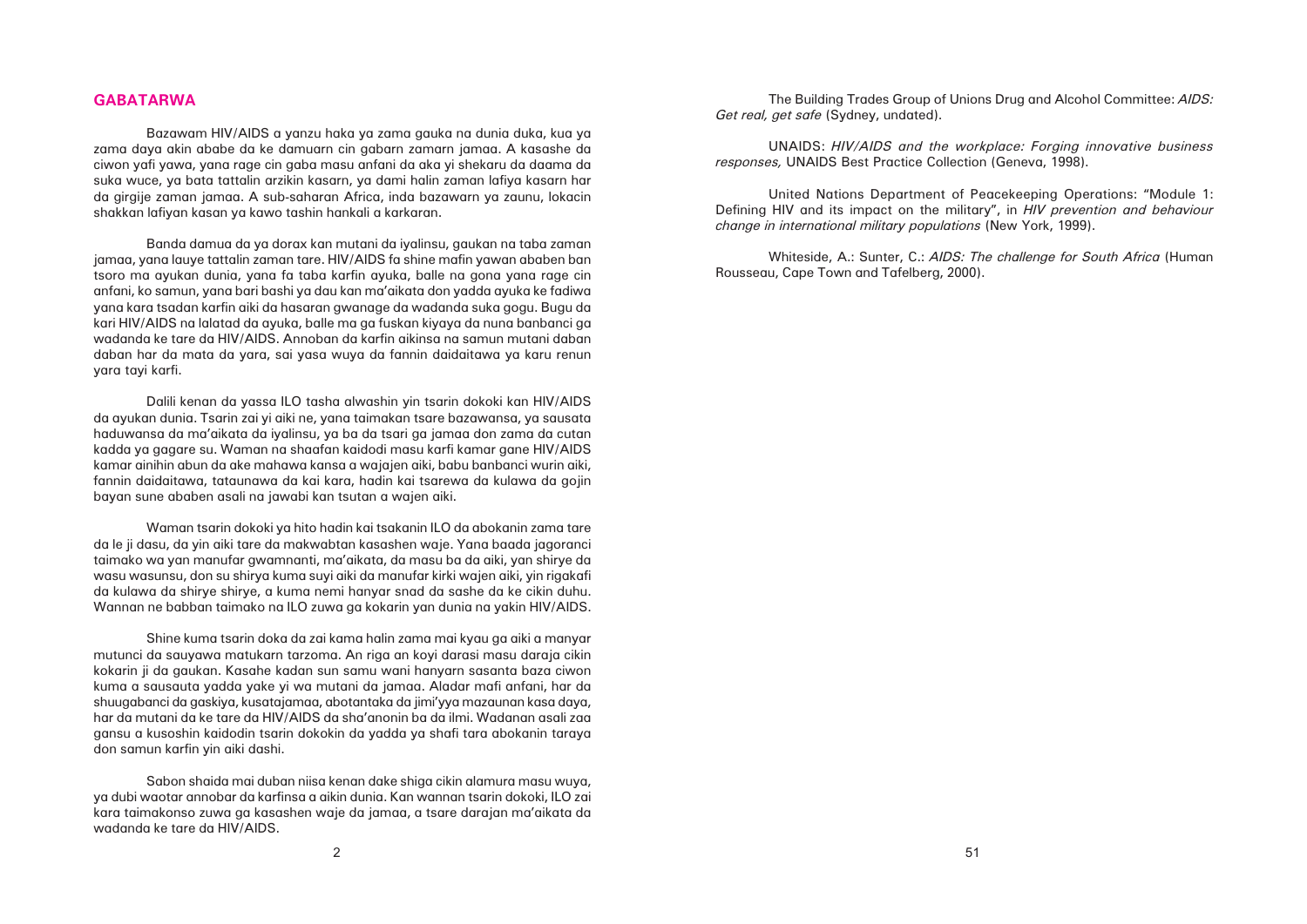# **ABINDA KE CIKI**

# **KARI DON BAYANI NA BAKINAI (APPENDIX VII)**

|                                                                                                                                                        |      | <b>GABATARWA</b>                                                          |            |             |          |          |            |               | $\overline{2}$ |
|--------------------------------------------------------------------------------------------------------------------------------------------------------|------|---------------------------------------------------------------------------|------------|-------------|----------|----------|------------|---------------|----------------|
| Zababun kayan aiki da wasu labarain na ba da ilimi da horo.                                                                                            | 1.   | <b>MAKASUDI</b>                                                           | $\sim 100$ |             |          |          | $\sim 100$ | $\sim$ $\sim$ | 6              |
| American Federation of Government Employees: An AFGE guide: Women<br>and HIV/AIDS (Washington, DC, undated).                                           | 2.   | <b>ANFANI</b>                                                             | $\cdots$   | <b>A 10</b> |          | $\cdots$ | $\sim$     | $\sim$ $\sim$ | 6              |
| American Federation of Labor and Congress of Industrial Organizations<br>(AFLCIO): AIDS in the workplace: A stewards manual (Washington, DC, undated). | 3.   | <b>SHA'ANONI KALOMI CIKIN TSARIN DOKOKIN</b>                              |            |             |          |          | $\cdots$   |               | 6              |
|                                                                                                                                                        | 3.1  | <b>SHA'AN</b>                                                             |            |             |          |          |            | 14,94         | 6              |
| American Federation of Labor and Congress of Industrial Organizations<br>(AFLCIO): AIDS in the workplace: Labor's concern (Washington, DC, undated).   | 3.2  | KALMOMI DA AKAYI ANFANI DASU CIKIN TSARIN DOKOKIN                         |            |             |          |          |            |               |                |
| American Federation of Teachers: HIV/AIDS education project (Washington,<br>DC, undated).                                                              | 4.   | <b>KAIDODI MASU KARFI</b>                                                 |            |             |          |          |            |               | 9              |
| Canadian AIDS Society/Canadian Union of Public Employees: ACT NOW:<br>Managing HIV/AIDS in the Canadian workplace - A policy develop-ment and          | 4.1  | LURA DA HIV/AIDS KAMAR AINIHIN ABUNDA AKE<br>MUHAWARA KAI A WAJAJEN AYUKA |            |             |          |          |            |               | 9              |
| education manual (1990).                                                                                                                               | 4.2  | <b>BABU BANBANCI OR RASHIN WARAYYA</b>                                    |            |             |          |          |            | $\sim$ $\sim$ | 9              |
| Canadian Union of Public Employees: Information kit on HIV/AIDS and the<br>Workplace (Ontario, 2000).                                                  | 4.3  | <b>DAIDAI GA KOWANI FANNI</b>                                             |            |             |          |          |            | $\sim$ $\sim$ | 9              |
|                                                                                                                                                        | 4.4  | LAFIYEYEN AIKIN HALIN ZAMAN JAMA'A                                        |            |             |          |          | $\sim 100$ | $\sim$ $\sim$ | 9              |
| Communications Workers of America: CWA and US West respond to AIDS<br>(1994).                                                                          | 4.5  | TADI NA ZAMAN JAMA'A                                                      |            |             |          |          |            |               | 10             |
| Leather, S.: "Why AIDS is a trade union issue", in Scientific World, 1992,<br>Vol. 36, No. 2.                                                          | 4.6  | KARAWA WA NUFIN LA'ADA DAGA CIN GABAN<br>AYUKA WAJAJEN AIKI               |            |             |          |          |            |               | 10             |
| National Union of Namibian Workers (NUNW): HIV/AIDS basic training                                                                                     | 4.7  | <b>NA ASIRI</b>                                                           |            |             |          |          |            |               | 10             |
| Manual (Namibia, 1995).                                                                                                                                | 4.8  | CIN GABA DA HADIN KAIN NA DAUKAN MA'AIKATA                                |            |             |          |          |            |               | 10             |
| Rosskam, E.: AIDS and the workplace, one module of Your health and<br>safety At work: A modular training package (ILO, Geneva, 1996).                  | 4.9  | <b>YIN RIGAKAFI</b>                                                       |            |             |          |          |            |               | 10             |
| Public Services International: Focus (Ferney-Voltaire), Vol. 8, No. 1.                                                                                 | 4.10 | KULAWA DA GOYIN BAYA                                                      |            |             | $\cdots$ |          |            |               | 10             |
| Service Employees International Union: AIDS education project (undated).                                                                               | 5.   | <b>HAKKIN KOWA DA ALHAKINSU </b>                                          |            |             |          |          |            | $\cdots$      | 11             |
| Service Employees International Union: HIV/AIDS book: Information for                                                                                  | 5.1  | GOWAMNANTOCI DA HUKUMARNSU NA GASA                                        |            |             |          |          |            |               | 11             |
| <i>Workers</i> (1991).<br>South African Motor Corporation (Pty.) Ltd.: HIV/AIDS (2000).                                                                | 5.2  | MASU KARBAN MA'AIKATA DA YAN SHIRYE<br>SHIRYENSU KO TSARINSU              |            |             |          |          |            |               | 13             |
|                                                                                                                                                        | 5.3  | MA'AIKATA DA YAN SHIRYE SHIRYENSU KO TSARINSU                             |            |             |          |          |            |               | 16             |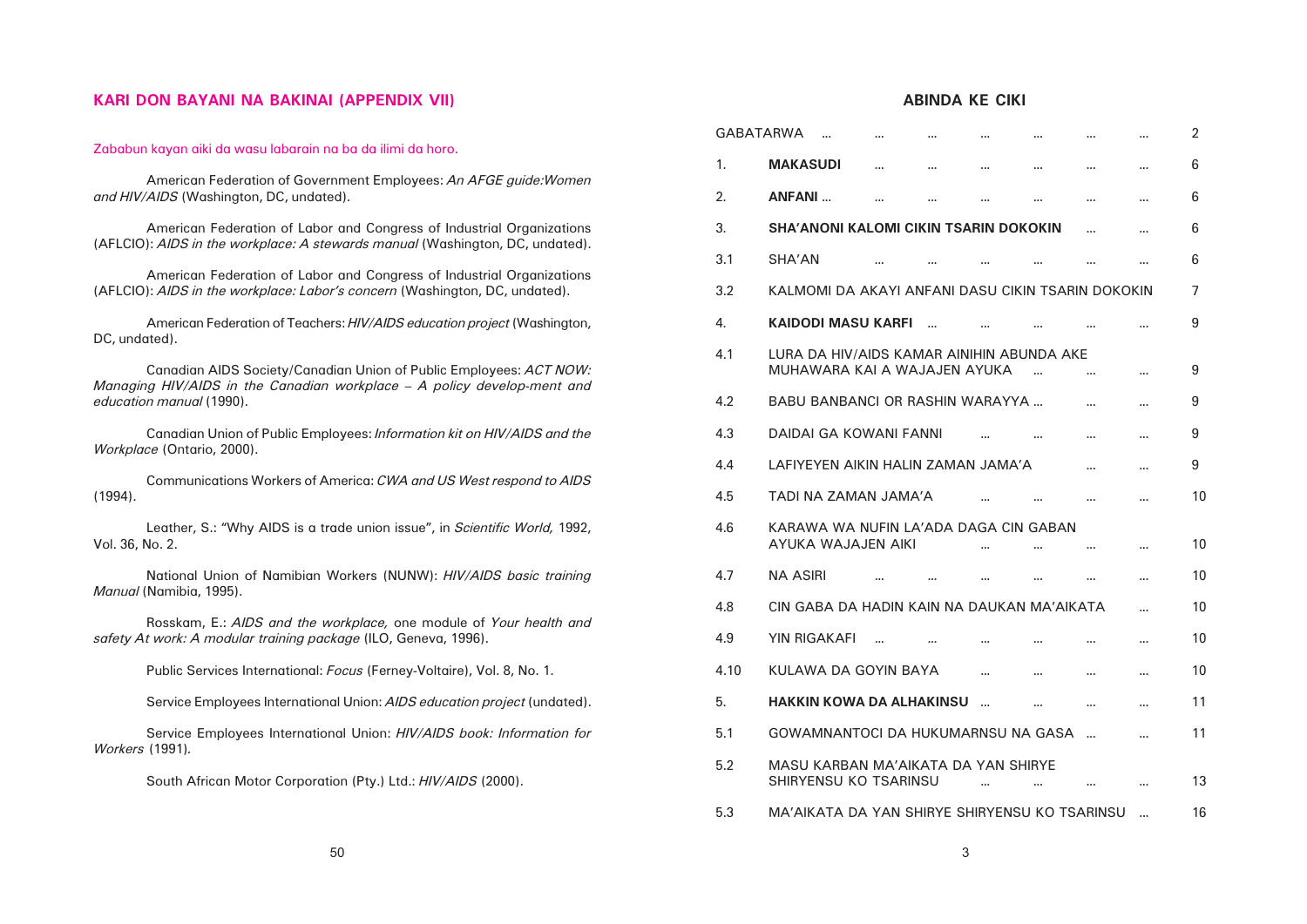| 6.  | YIN RIGAKAFI KAN SANARWA DA BA DA ILIMI                                              |          | 18 |
|-----|--------------------------------------------------------------------------------------|----------|----|
| 6.1 | SHAIDA DA SANIN DAUKAKA YAKI.                                                        | $\cdots$ | 18 |
| 6.2 | SHIRYE SHIRYEN BA DA ILIMI<br>$\ddot{\phantom{a}}$<br>$\cdots$<br>$\cdots$           | $\cdots$ | 18 |
| 6.3 | TAKARDUN SHIRI NA KAYYADADDEN FANI<br>$\cdots$                                       | $\cdots$ | 20 |
| 6.4 | HADAWA DA SHIRYE SHIRYEN HALIN KULAWA DA LAFIYA                                      |          | 20 |
| 6.5 | AIYUKAN GWADAWA YA GOYI BAYAN CANJA IYE IYEN MUTUM 20                                |          |    |
| 6.6 | TAKARDUN SHIRI NA JAMA'A NA FITA WAJE                                                |          | 21 |
| 7.  | <b>HORO</b><br>$\ddotsc$<br>$\cdots$                                                 | $\cdots$ | 21 |
| 7.1 | HORON MANEJOJI, MANYA DA MA'AIKATAN<br>KO OFFISOSHIN HUKUUMA<br>$\cdots$<br>$\cdots$ | $\cdots$ | 21 |
| 7.2 | HORO MA TSARARAKEN BA DA ILIMI<br>$\cdots$<br>$\cdots$                               | $\cdots$ | 22 |
| 7.3 | HORO MA WAKILAIN MA'AIKATA<br>$\cdots$<br>                                           | $\cdots$ | 22 |
| 7.4 | HORON OFISOSHIN KULAWA DA LAFIA DA KWANCIAR RAI                                      |          | 23 |
| 7.5 | HORON MA'AIKATAN MASANA'ANTU /LABORORI                                               |          | 23 |
| 7.6 | HORO MA'AIKATA DA KE HADUWA DA JINI<br>DA RUWAN JIKI DABAN DABAN                     | $\cdots$ | 24 |
| 8.  | <b>JARABAWA</b><br>$\sim 100$<br>$\sim 100$<br>$\sim 100$<br>$\sim 100$<br>$\sim$    | $\sim$   | 24 |
| 8.1 | HANAWA CIKIN DAUKAN MA'AIKATA DA YIN AIK                                             |          | 25 |
| 8.2 | HANAWA MA NUFIN INSHUWARA                                                            |          | 25 |
| 8.3 | DUBA FILLA FILLA GA HANYAR ANNOBA                                                    | $\cdots$ | 25 |
| 8.4 | JARABAWA DA YARDAN RAI<br>                                                           | $\cdots$ | 25 |
| 8.5 | JARABAWA DA YIN AIKI DASHI BAYAN BANKADA SANA'A.                                     |          | 25 |
| 9.  | KULAWA DA KARFAFAWA                                                                  |          | 26 |
| 9.1 | KWATANTA DA WASU CIWO MASU TSANANI                                                   |          | 26 |
| 9.2 | NASIHA / KO YIN SHAWARA                                                              |          | 26 |

| $2001$ ).                                |
|------------------------------------------|
| United States Agency for Internation     |
| Mining sector (Washington, DC, undated). |

World Bank/International Finance Corporation (IFC): *HIV/AIDS and mining,* IFC website.

### **Hidimar jama'a da na soja (Public Service and Military)**

Civil-Military Alliance (CMA)/UNAIDS: *Winning the war against HIV* and AIDS: A handbook on planning, monitoring and evaluation *of HIV prevention and care programmes in the uniformed services* (Geneva, 1999)

Vancouver Health Department: *AIDS in the workplace, education program for civic employees* (Vancouver, 1990).

Public Services International: *Policy and programme on HIV/AIDS for PSI affiliates and public sector workers* (Ferney-Voltaire, 2000).

UNAIDS: *AIDS and the military, UNAIDS point of view,* UNAIDS Best Practice Collection (Geneva, 1998).

United Nations Military Planners and Commanders/United Nations Department of Peacekeeping Operations and Civil Military Alliance to Combat HIV/AIDS: *Policy guidelines on HIV/AIDS prevention and control for United Nations military planners and commanders* (Geneva, Feb. 2000).

United States Agency for International Development (USAID): *AIDS Briefs, military populations* (Washington, DC, undated).

al Development (USAID): *AIDS briefs,*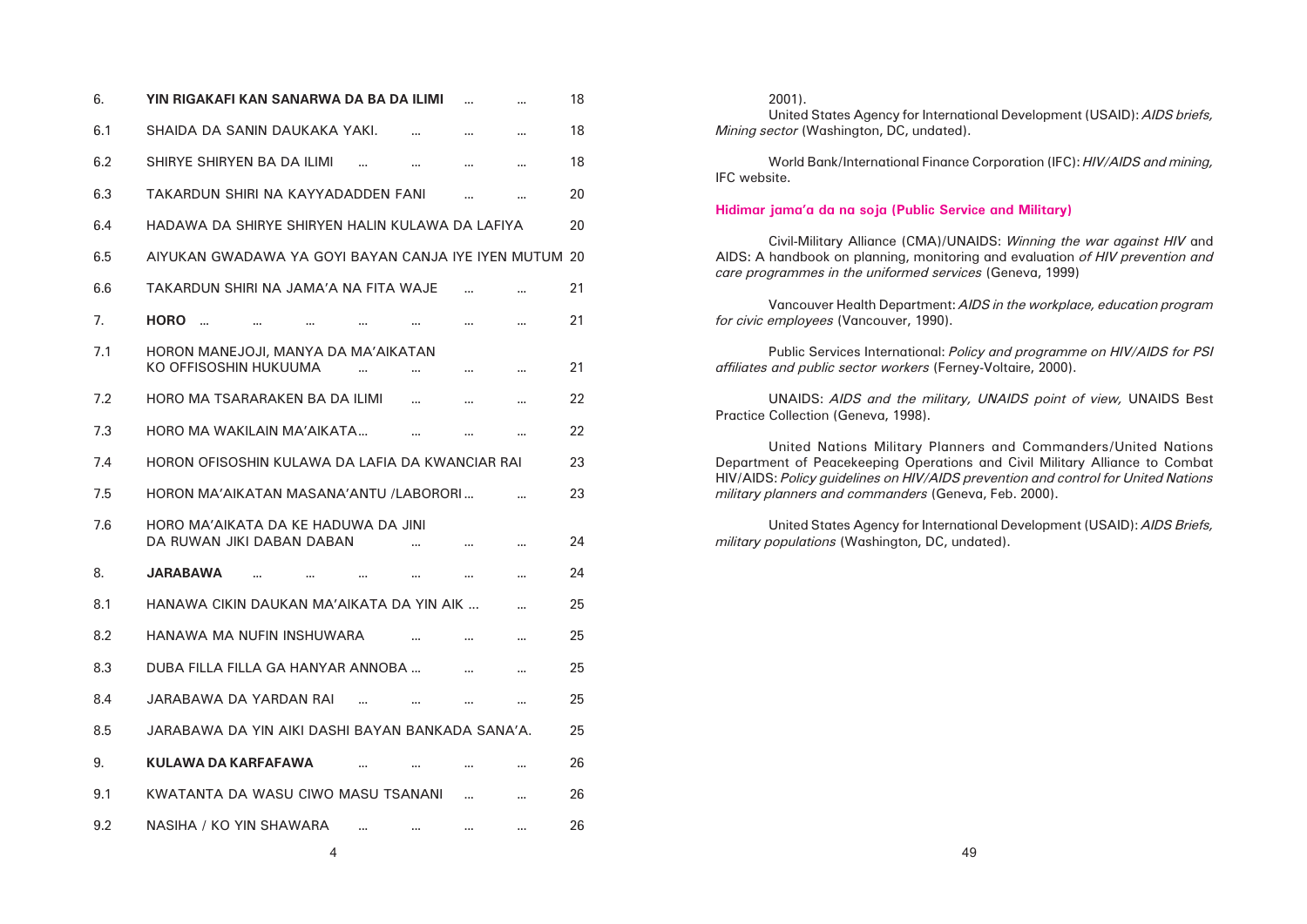| 9.3  | SANA'OYI DA SAURAN HIDIMOMIN KULAWA DA LAFIYA                                              |          |           |            |          |          | 27 |
|------|--------------------------------------------------------------------------------------------|----------|-----------|------------|----------|----------|----|
| 9.4  | HADIN KAI DA YAN TAIMAKON JUNA DA JAMA'A-DA<br>KE WURI DAYA                                | $\cdots$ | $\cdots$  | $\cdots$   |          |          | 28 |
| 9.5  | AMFANI DA KE AKWEI                                                                         |          | $\ddotsc$ |            | $\cdots$ |          | 28 |
| 9.6  | SUTURCE AMANAR ZAMAN LAFIYA                                                                |          |           | $\cdots$   | $\cdots$ |          | 28 |
| 9.7  | A KADAICE DA NA ASIRI.                                                                     |          | $\ddotsc$ |            | $\cdots$ | $\cdots$ | 28 |
| 9.8  | SHIRYE SHIRYEN TAIMAKA MA'AIKATA DA IYALINSU                                               |          |           |            |          | .        | 29 |
|      | <b>KARI DON BAYANI NA DA YA</b>                                                            |          |           |            |          |          |    |
| I.   | TABATTACEN ABABE KAN ANNOBAN DA MUHIMAINSU                                                 |          |           |            |          |          | 31 |
| Ш.   | KAYYADE HARBAWAN A WAJEN AIKI                                                              |          |           |            | $\cdots$ |          | 36 |
| III. | TSARIN SUNAYE NA DUBA, DON SHIRI DA YIN AIKI DA<br><b>MANUFARN WURIN AIKI KAN HIV/AIDS</b> |          |           | $\sim$ 111 |          |          | 38 |
| IV.  | <b>TAKARDUN SHAIDA NA ILO</b>                                                              |          |           |            | $\cdots$ |          | 40 |
| V.   | JAGORANCIN DUKANIN KASASHEN DUNIA DA<br><b>NA ALUMMA KAN HIV/AIDS</b>                      |          | in.       | $\cdots$   |          |          | 43 |
| VI.  | TSANIN DOKOKIN DARIKA, JAGORANCI DA LABARAI                                                |          |           |            |          |          | 46 |
| VII. | ZABABUN KAYAN AIKI DA WASU LABARAIN<br><b>NA BA DA ILIMI DA HORO</b>                       |          | $\cdots$  | $\cdots$   |          | $\cdots$ | 50 |

International Transport Workers' Federation: *Proposals for a policy on HIV/AIDS prevention and care for transport workers in Uganda (London, 2000).* 

*USA* (National Restaurant Association, Washington, DC), Mar. 1996 United States Agency for International Development (USAID): *AIDS briefs, Tourism sector (*Washington, DC, undated).

Philippine Seamen's Assistance Program (PSAP)/ITF Seafarers' Trust: *PSAP AIDS education programme for Filipino seafarers (Rotterdam, undated)* 

WHO: *Report of the Consultation on international travel and HIV infection* (Geneva, Mar. 1987).

WHO: *Statement on screening of international travellers for infection with Human immunodeficiency virus* (Geneva, 1988).

### **Aiki kan teku na soja da sufuri (Maritime and Transport)**

Aerospace Medical Association Human Factors Committee (ASHFC): *Neurobehavioural testing of HIV infected aviators,* Draft position paper (Alexandria, 1996).

Bikaako-Kajura, W.: *AIDS and transport: The experience of Ugandan road and rail transport workers and their unions* (International Transport Workers' Federation, London, 2000).

Nueva Era en Salud/Civil Military Alliance to Combat HIV/AIDS: *The Panama*nian International Maritime and Uniformed Services Sector STD/HIV/ AID Project, executive summary (1998).

WHO/ILO: *Consensus statement from the Consultation on AIDS and sea-Farers* (Geneva, Oct. 1989).

Yeager, R.; *Inter-Orgaization Policy Meeting on the Development of HIV/ AIDS Prevention in the Maritime Sector,* Background paper (London, Oct.1997

Yeager, R.; Norman, M."HIV and the maritime – Seafarers and seaport workers: A hidden population at risk", in *Civil-Military Alliance News-letter* (Hanover, NH), Oct. 1997, Vol.3, No.4.

### **Aikin ma'adini da kuzari (Mining and Energy)**

Anglo American Corporation of South Africa Limited: *HIV/AIDS policy* (1993).

International Federation of Chemical, Energy, Mine and General Workers' Unions (ICEM), *Report and conclusions of workshop on HIV/AIDS* (Johannesburg,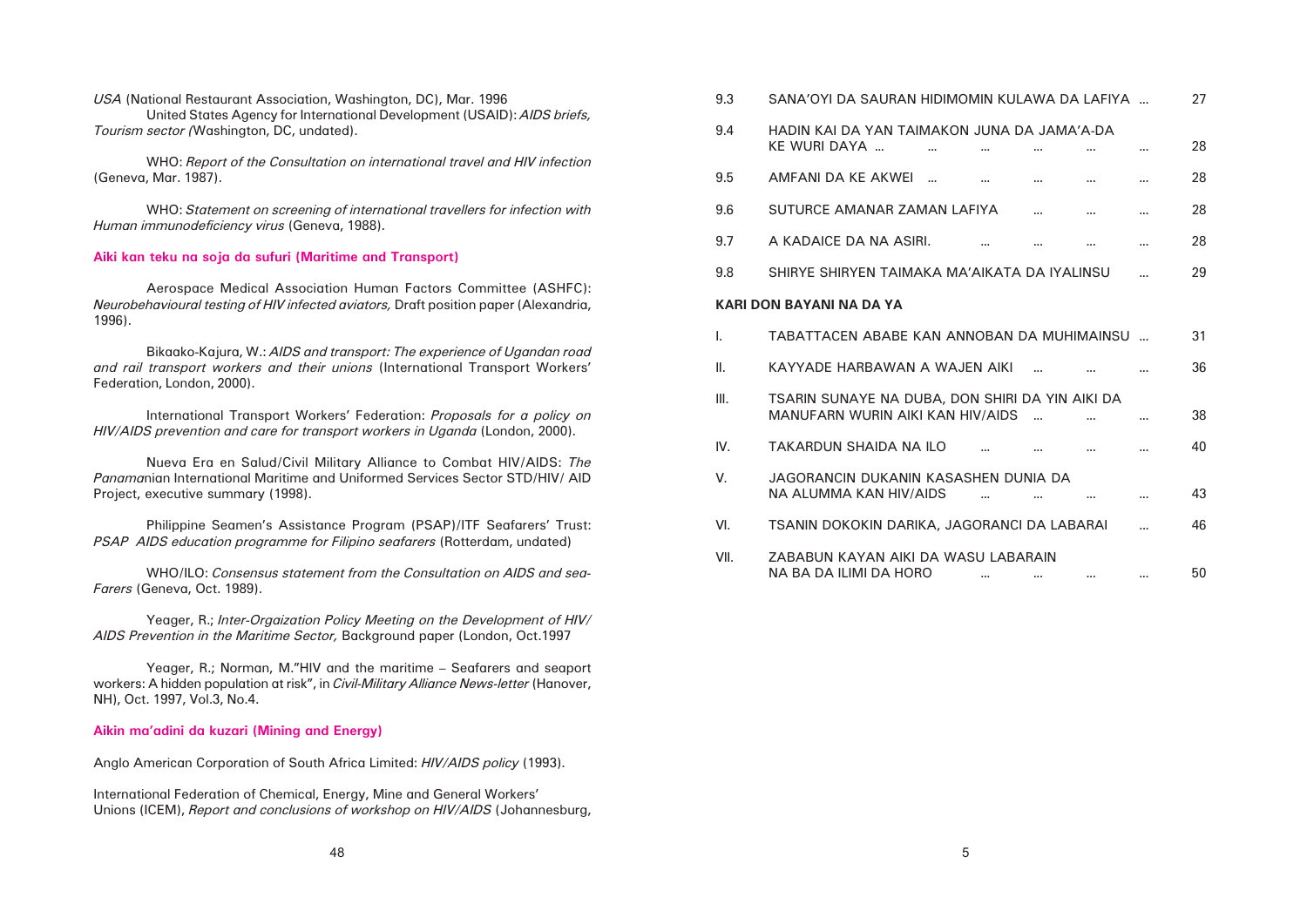### **1 MAKASUDI**

Makasudin wannan tsarin dokoki ne ya ba da jagoranci a fuskanci annobarn HIV/AIDS a ma'aikatan dunia, kuma tsakanin gabatad da ayuka masu caw. Wadanan jagoranci sun shafi ababe da ke sanyen:

- a) Yin rigakafin HIV/AIDS
- b) Sarrafawa da sasauta karfin HIV/AIDS a duniam aiki.
- c) Kulawa da karfafa wa ma'aikata da suka samu kuma suna tare da HIV/ AIDS
- d) Kashe kyama da nuna babanci kan asalin fahimtar tushen HIV.

### **2 ANFANI**

Zaa yi anfani da tsarin dokokin ma:

- a) Kara ba da mamsa na ainihi a wajajen aiki, jama'a jihoyi, kashi, na alumma da asayin kasashen waje
- b) Gabatad da cin gaba ga zance, nemar izini, yin shawara, da kowani halin gama kai tsakanin gwamnanti, ma'aikata da masu daukansu har da wakilainsu, ma'aikatar kulawa da lafia dake wurin, masu zurfin ilimi kan ababen HIV/AIDS da duke masu kulawa. (da zai yiwu jama da ke tare daku, da yan tsari da basu cikin gwamnanti; (NGOs)
- c) A kulla da anfani da ke ciki a yin shawara da yanwayen zaman tare.
	- cikin dokokin kasa, manufarn govt. da yin aiki da shirye shiryen.
	- a wajajen ayuka/dabaran yarjejenia da
	- manufar wajajen ayuka da dabaran yinsa.

### 3. **SHA'ANONI DA KALOMI CIKIN TSARIN DOKOKIN**

### 3.1 SHA'ANI

Wannan tsarin doka ya shaafi

- a) dukan masu karban ma'aikata da yan aiki (game da wadanda ke nemar aiki) a wajajen aikin jama'a na yan privata da kuma
- b) kowani aiki, daida ta wajen siffa da wadanda ba lura dasu ba.

World Consultation of Teachers' International Organizations: *Consensus Statement on AIDS in schools* (undated).

LAFIYA (Health) Centers for Disease Control and Prevention: "Recommendations for prevention of HIV transmission in health-care settings", in *Morbidity and Mortality Weekly Report (MMWR)* (Atlanta), 21 Aug. 1987, Vol. 36, No.2.

Centers for Disease Control and Prevention: "Guidelines for prevention of Transmission of human immunodeficiency virus and hepatitis B virus to healthcare and public safety workers", in M*orbidity and Mortality Weekly Report (MMWR)* (Atlanta), 23 June 1989, Vol. 38, No.5-6.

Centers for Disease Control and Prevention: Public health service guidelines For the management of health care worker exposures to HIV and recommendations for post-exposure prophylaxis", in *Morbidity and Mortality Recommendations and Reports* (Atlanta, 1998), Vol. 47, No.RR-7.

Garner, J.S.: *Guidelines for isolation precautions in* Hospital Infection Control Practices Advisory Control Committee, CDC (Atlanta, 1996).

ICN (International Council of Nurses): *Reducing the impact of HIV/AIDS on nursing-midwifery personnel (Geneva, 1996)*

United States Agency for International Development (USAID): *AIDS briefs, Health sector* (Washington, DC, undated).

WHO/ILO: *Statement from the Consultation on action to be taken after Occupational exposure of health care workers to HIV* (Geneva, Oct.1989).

### **Baban masaukin baki, yin abinci da sha'anin tafiye tafuje na gane dunia. (Hotel, catering and tourism)**

Caribbean Epidemiology Centre (CAREC): *HIV/AIDS in the workplace – programme for the tourism industry,* Caribbean Tourism Health, Safety and Resource Conservation Project (CTHSRCP) (Trinidad and Tobago, 2000)*.*

Evans, C.: *Private clubs and HIV/AIDS: A guide to help private clubs cope With the effects of HIV and AIDS,* Premier Club Services Department, Club Services Department, Club Managers' Association of America (Alexandria, undated).

International Hotel and Restaurant Association/Pacific Asia Travel Association/UNAIDS: *The challenge of HIV/AIDS in the workplace: A guide for the hospitality industry* (Geneva and Paris, 1999).

Moonmaw, P.: "When an employee says, 'Boss, I have AIDS", in *Restaurants*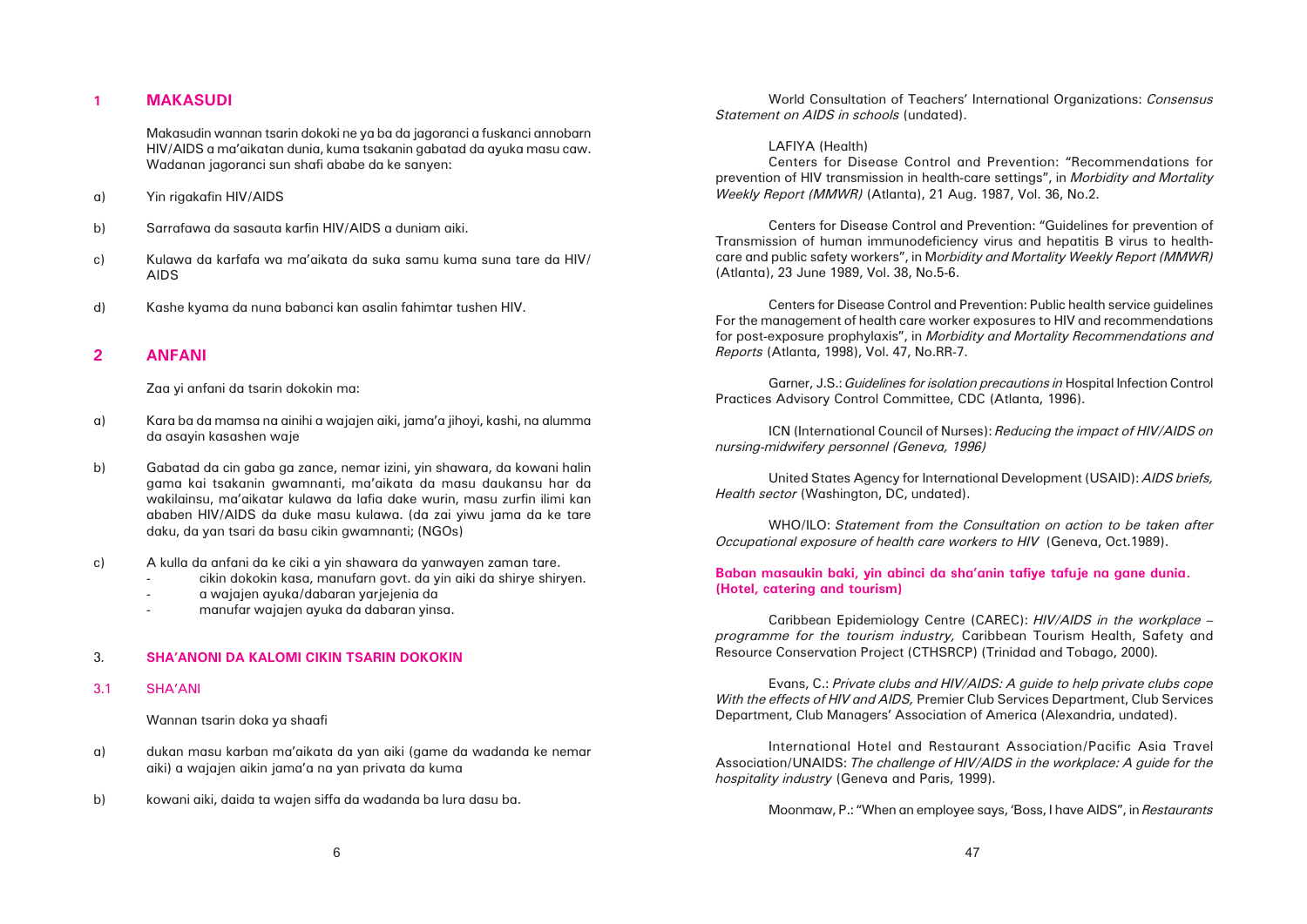## 3.2 KALMOMI DA AKAYI ANFANI DASU CIKIN TSARIN DOKOKIN

**HIV:** Cutar na sa mutum ya kasadin, cuta na sa karfin mutum ya ragu kwarai,

daga baya ya kawo AIDs.

**AFFECTED PERSON: (WANDA YA KAMA**) mutani da HIV/AIDS na saake supansu ta ko wani hanya saboda barnan wannan annoba.

**AIDS –** the Acquired Immune Deficiency Syndrome (Lamban alarma kasawa da zarafi da miagun kuraje da har yanzu babu maganinsa.

aka samu.) ta'areren sharadi na aikin asibiti, da aka saba kira harbawan

**DISCRIMINATION (NUNA BANBANCI)** a cikin wannan sharadin dokoki na bisa ga bayanawa da aka bayar cikin Nuna Banbanci (Aiki da Sana'a) na tabbatadwa, shekara alif dari tara da hamsin da takwas (1958) (Lamba dari da gama shaa daya NO III) a kara masayin HIV. An kuma kara nuna banbanci kan gane matsayin ma'aikata na HIV har da hana meshi jin daadin tarawa da masoyansa.

**PERSON WITH DISABILITIES (Nakasasen Mutum)** wannan bayani ana anfani dashi cikin sharadin dokokin bisa ga kayyadewa da aka bayar cikin sasake sana'a don yayi daidai da hali (Vocational Rehabilitation) da aiki wa tsarin guragu, na shekara alif dari tara da tamanin da uku (1983) (Lamba dari da hamsin da tara No.159) bi ma'ana wasu wasu da sabili da miagun ciwo da aka lura dasu ko hauka ya rage karfinsu, na samun, rikewa da ci gaba a cikin ayuka da ya kamace su ya bace.

**EMPLOYER (MASU BA AIKI)** kowani mutum ko yan shirye shirye da zai dauki masu aiki au ga alkawalin baki ko rubutaccen yarje-jeniar aiki da ke kafa aiki na wajibin hakki ma duk kunjiyoyin, bisa ga dokan kasa da ake aiki dashi. Gwaminantoci, hukuumar jama'a, ma'aikata na asiri, da mutani daya daya zasu iya zama masu daukan yan aiki.

**OCCUPATIONAL HEALTH SERVICES (OHS) (Masanantun kulawa da lafiya)** ana amfani dasu cikin sharadin dokokin, bisa ga siffatawan da aka bayar cikin tsarin masanantun kulawa da lafiya na shekara alif da dari tara da tamanin da biyar (1985) (lamba dari da sitin da daya (161) lalle aikin kulawa da lafiya dake da ayukan tsari na asali, da ke dauke da alhakin yi wa yan karban ma'aikata, har da ma'aikatan, da wakilainsu kashede, kan ababe da ya cancance a samu na kafawa da kulawa da halin zaman jamaa mai karko, da hanyar yin aiki da zai rike lafiyarn dan Adam da lafiyar hankali tare da aiki. OHS na kuma yi wa ma'aikata kashede kan aiki da zasu iya yi daidai da karfinsu da hankulan su.

**REASONABLE ACCOMODATION (DAUKA KAN HANKALI)** ko wani yin canji ko gyara wa dan aiki ko wa wurin aiki da sabon kirki da zai sa mutum da ke

### **KARI DON BAYANI NA SHIDA (APPENDIX VI)**

(SECTORIAL CODES, GUIDELINES AND INFORMATION) Tsanin dokokin darika, Jagoranci da labarai.

### Aikin gona (AGRICULTURE)

Barnett, T.: "Subsistence agriculture" in Barnett, A.; Blas, E.: Whiteside, A. (eds.): *AIDS brief for sectoral planners and managers (*Geneva, GPA/UNAIDS, 1996).

du Guerny, J.: *AIDS and agriculture in Africa: Can agricultural policy make difference?,* FAO Sustainable Development Department (Rome, 1999).

Schapink, D. et al.: *Strategy to involve rural workers in the fight against HIV/AIDS through community mobilisation programs, draft for review, Paper* discussed at a regional workshop on community participation and HIV/AIDS, June 2000, United Republic of Tanzania (Washington, DC, World Bank Rural HIV/AIDS Initiatives, 2000).

Southern Africa AIDS Information Dissemination Service (SAFAIDS): *AIDS* and African smallholder agriculture (Zimbabwe, 1999).

ILIMI (Education) Education International: *AIDS: Save the children and teachers,* Executive Board resolution on HIV/AIDS and education (Brussels, 2000).

Florida International University (FIU) Health Care and Wellness Center/ FIU AIDS Committee: *Action guidelines for FIU employees, HIV/AIDS information (*Florida, 1999).

FIU Health Care and Wellness Center et al.: *Action guidelines for students, HIV/AIDS information (*Florida, 1999).

Kelly, M.J.: "What HIV/AIDS can do to education, and what education can do to HIV/AIDS" (Lusaka, 1999), in *Best Practice Digest,* UNAIDS website

Sexuality Information and Education Council of the United States (SIECUS): "HIV/AIDS peer education: New York City schools", in *SHOP Talk (School Health Opportunities and Progress) Bulletin* (Brooklyn), 16 Aug. 1996, Vol. 1, Issue 5.

UNAIDS: *School health education to prevent AIDS and STD: A resource Package for curriculum planners* (Geneva, 1999).

University of Queensland: "HIV policy and guidelines", in *Handbook of university policies and procedures (Brisbane, 2000).*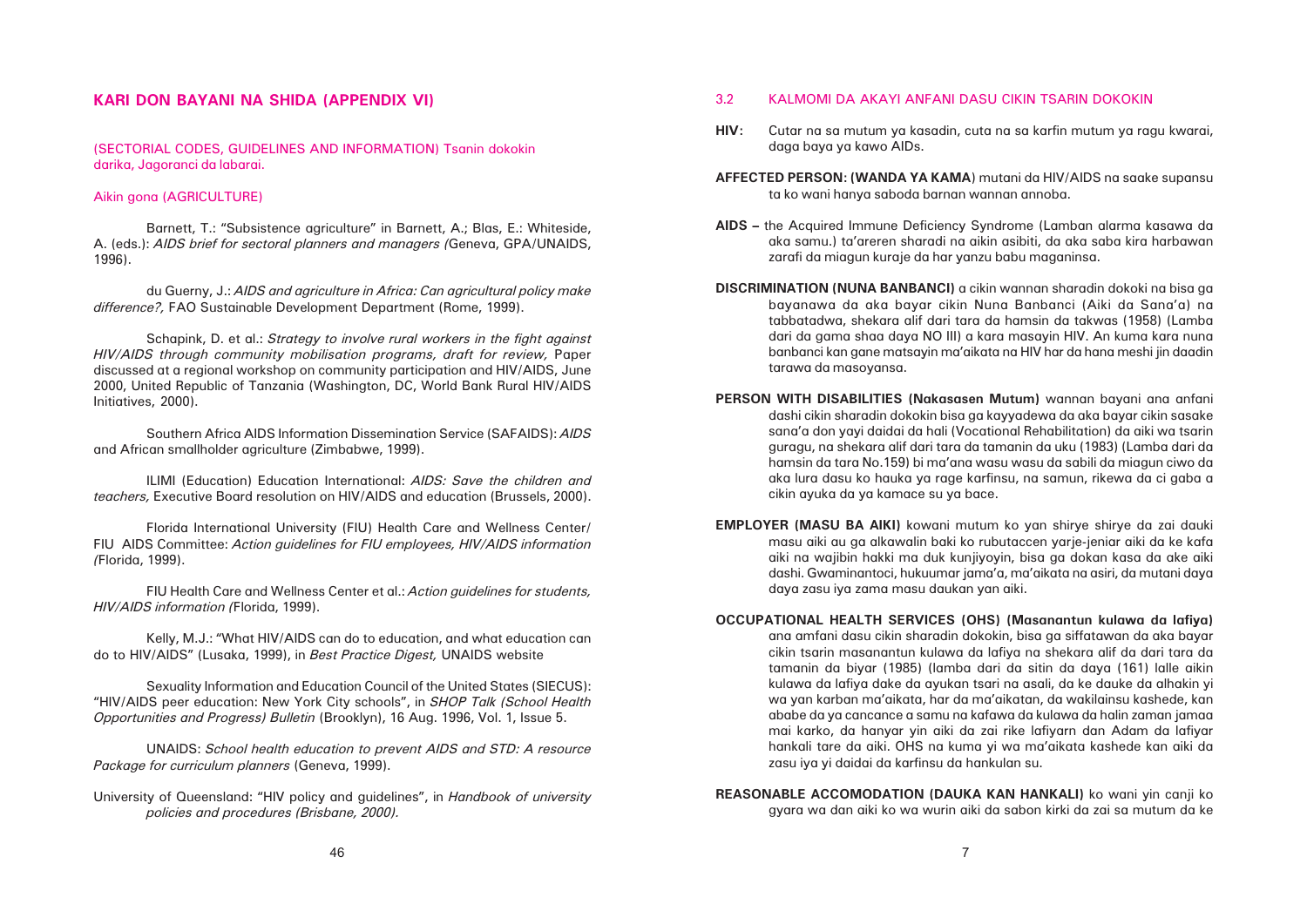tare da HIV ko AIDS ya samu hanyarn sa kansa ko ci gaba da aiki.

- **SCREENING (KARAWA)** yadda zaa yi ko umurta (Jaraba HIV), bida sabuar hanyarn (kimanta halin daukan kasada) ko yin tambayoyi kan jarabawa da aka tun yi ko kan halim rike kai.
- **SEX AND GENDER (Ma'amalar mata da maza da Fanni)** akwei bambancin abubuwa masu rai da na zama tare tsakanin maza da mata. Kasancewa namiji ko mace na nuna bambancin abubuwa masu rai da aka kudura, da kalma fanni din ke nuna bambanci a matsayin zama tare, da ababe dake tsakanin namiji da mace. Matsayin fanni ana koyonsu ne ta hanyar zama tare da hanyoyi daban daban na aladun kabiloli. Matsayin fanni na tabuwa ne ga shekaru ko tsufa, kungiya, kabila, kaidodin zama tare da addini, har da labarin kasa, tatalin arzikin kasa da sha'anin siyasa na halin zaman jamaa.
- **STI:** Harbawan ciwo ta wurin ta'arawa, da wasunso ne, tunjere, jisi, kabba da ciwon sanyi. Yana kuma tare da sharadi da aka sani cewa cututuka da aka samu ta hanyarn ta'arawa (STD's)
- **TERMINATION OF EMPLOYMENT (Kora wurin aiki)** an hadda ma'anarnsa ne ga dokar shekara alif dari tara da tamanin da biyu (1982) (Lamba dari da hamsin da takwas (158) Juya kora wurin aiki.
- **UNIVERSAL PRECAUTIONS (Rigakafi na kowa da kowa)** wannan kawai ne mauni marawuya na sarrafa harbawan, da za'a yi anfani dashi ya saasanta kasadar ciwon da aka samu cikin jini. (Juya zuwa kari a karshe don bayani II ka samu ma'anar fila fila)
- **WORKERS IN INFORMAL ACTIVITIES (Ma'aikata da ke cikin hali daban)** (da aka sani da darika (da aka sani da darika na daban) wanan kalma an siffata shi a kari a karshe do bayani.
- **WORKERS REPRESENTATIVES (Wakilain Ma'aikatan)** bissa ga tsarin Wakilain Ma'aikata na alif dari tara sabayin da daya (1971) (Lamba dari da talalin da biyer 135) sune mutani da aka yadda dasu a dokan kasa ko yin aiki koda suna:
- a) Wakilain ma'aikata da suna wakilain zama tare ko wadanda aka zabi a kurian ma'aikatan ko memobin; ko
- b) zababun wakilai sune, wakilai da ma'aikata suka dai zabi bisa ga dokan kasa ko kaidodin ko dokan ma'aikatan, da ayukansa bai shafi iye iye da aka yarda dasu kamar yadda na daban da wakilain ma'aikatan kasan ke aiki dasu.

*HIV/AIDS* (1999).

# UNAIDS/The Global Business Council on HIV & AIDS/ The Prince of Wales

Business Leaders Forum (PWBLF):*The business response to HIV/AIDS: Impact and lessons learned* (Geneva and London, 2000).

UNAIDS: *PHILACOR Corporation: Private sector HIV/AIDS response (Philippines),* Best Practice Collection (Geneva, 1999).

United States Office of Personnel Management: *HIV/AIDS policy guidelines* (Washington, DC, 1995).

(WORKERS ORGANIZATIONS) Tsarin Ma'aikata

American Federation of Labor and Congress of Industrial Organizations (AFLCIO): *Resolutions on HIV/AIDS* (1991 AND 1993)

Canadian Labour Congress: *National policy statement on AIDS and the work place: A guide for unions and union members* (Ottawa, 1990).

Caribbean Congress of Labour: *Role of trade unions in AIDS awareness, objectives and strategies,* Statement from Caribbean seminar on trade unions and HIV/AIDS, Sep. 1990.

International Confederation of Free Trade Unions (ICFTU): *Congress Statement on fighting HIV/AIDS* (Revised) (doc. 17GA/8.14, 1 Apr. 2000).

ICFTU/Botswana Federation of Trade Unions: *The Gaborone trade declaration on involving workers in fighting HIV/AIDS in the workplace* (Gaborone, Sep. 2000).

National Amalgamated Local and Central Government and Parastatal Manual Workers' Union (NALCGPMWU), Botswana: *Policy and workplace guidelines* (undated).

Service Employees International Union: *Fighting AIDS discrimination Through union action* (Washington, DC, 1996).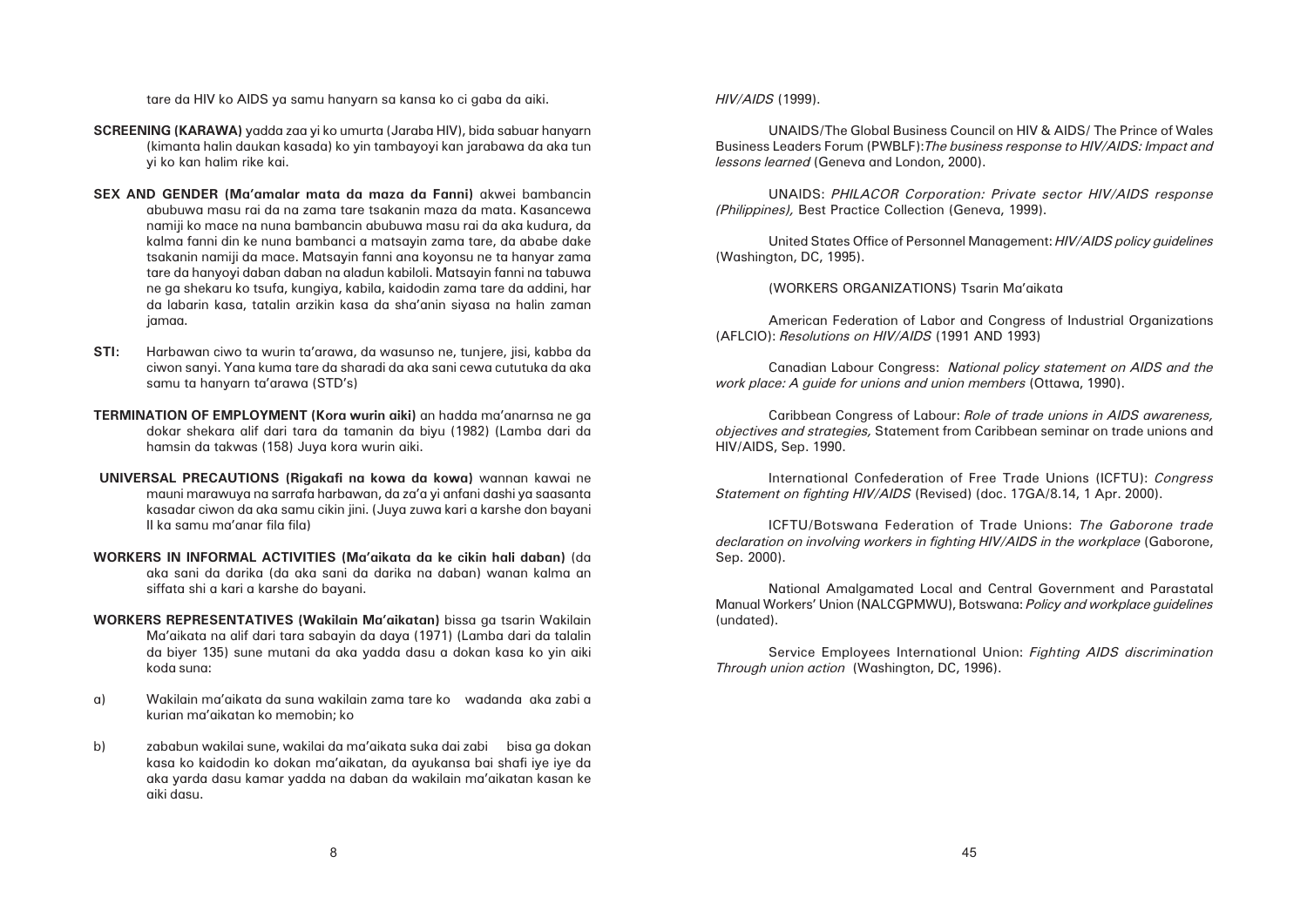**VULNERABILITY (Mai wuyan tsarewa)** shi ke nufin abu mai tsimi na zama tare mafi amfani, da kari na kabila daya, halin aiki da ake ciki da ke sa ma'aikata su dubi da caw don si kiyayi harban, da hali da zai fid da yara cikin wahala. (Idam kana nema karin bayyani, dubi kari a karshe don bayani I)

### **4. Kaidodi Masu Karfi**

### **4.1** LURA DA HIV/AIDS KAMAR AINIHIN ABUNDA AKE MAHAWARA KAI A WAJAJEN AYUKA.

HIV/AIDS abunda ake fama dashi a ma'aikatu, da ya kamata a kula dashi kamar ko wani ciwo mai karfi/da ya shaafi wurin aiki. Wannan ya kamata ne ba don yana rage karfin aiki ba, amaa don da ya zamana wurin aiki daya ne cikin karakaran, da ke da matsayin rage bazawan da kamunsa.

### 4.2 BABU BANBANCI OR RASHIN WARAYYA

A cikin hanyar yin aiki maicaw da girmama hakkin dan adam, da ganin girman mutani da HIV/AIDS ya kama su; bai kamata a nuna banbanci ga ma'aikata, kan ainihin mai tare da HIV. Nuna banbanci da camar mutani da ke tare da HIV/AIDS na damuarn kokarin da ake ciki na tsare HIV/AIDS din.

### 4.3 DAIDAI GA KOWANI FANNI (Gender Equality)

Girman fanni na HIV/AIDS fa ya kamata a gane shi. Mai yiwa ne ya fi kamun mata kuma so dayawa HIV/AIDS na tare da su fiye da maza don shige shigensu, alardan zaman kabila, da sha'anonin tatalin arziki. Girman bambancin fanni a mazauni, da zuwa kasan matsayin mata, haka HIV ke ganin wuyan shiga musu. Sabili da haka ya cacanci a ba mata girma, kuma a basu hanyar shiga jamaa, sa'anan zaa ci nasaran tsarewa da baza HIV kuma a bari mata su taimaka da HIV/AIDs.

### 4.4 HEALTHY WORK ENVIRONMENT.(LAFIYEYEN AIKIN HALIN ZAMAN JAMA'A)

Yakamata Ayukan halin zaman jama'aya zamana lafiyeye da amintace, yadda ya kamata, ma duk wanda ya shaafa, don a tsare baza HIV, bissa ga ayiyeyen dokar Amintace da lafiyeyen juyawa na alif dari tara da tamani da daya (lamba dari da hamsin da biyar).

Lafiyeyen halin zaman jamaa na ba da ganin dama ga lafiyan jiki har da hankali don yin aiki ya shafi gwanintar aiki ga lafiyan jiki da hankulansu.

### B. (NATIONAL) Na alumma.

### Gwamnanti

Centers for Disease Control and Prevention: "1999 USPHS/IDSA Guidelines for the prevention of opportunistic infections in persons infected with human immunodeficiency virus", in *Morbidity and Mortality Weekly Report (MMWR)* (Atlanta), see Appendix: "Environmental and occupational exposures", 20 Aug. 1999, Vol.48, No.RR-10, pp. 62-64.

Citizens' Commission on AIDS: Responding to AIDS *Ten principles for the workplace* (New York and Northern New Jersey, 1988).

Minister of Public Service, Labour and Social Welfare, Zimbabwe: *Labour relation (HIV and AIDS) regulations* (Zimbabwe, 1998).

Namibian Ministry of Labour: *Guidelines for implementation of national code* on HIV/AIDS in employment (Namibia, 1998), No.78

Namibian Ministry of Labour: *Code of good practice: key aspects of HIV/ AIDS and employment* (Namibia, 2000), No. R. 1298.

South African Department of Health/Community Agency for Social Enquiry (CASE): *Guidelines for developing a workplace policy programme on HIV/AIDS and STDs* (Mar. 1997).

United States Department of Health and Human Services: *Small-business Guidelines: How AIDS can affect your business (*Washington, DC, undated).

Western Australia Commission: *Code of practice on the management of HIV/AIDS and hepatitis at workplaces* (West Perth, Sep. 2000).

### **(EMPLOYERS' ORGANIZATIONS:) Tsarin yan ba da ayuka.**

Caribbean Employers' Confederation: *A wake up call to employers in the Caribbean,* Presentations from the Conference on HIV/AIDS/STDs in The Workplace (Suriname, Apr. 1997).

Christie, A.: *Working with AIDS: A guide for business and business people* (Bradford San Francisco, Employers' Advisory Service on AIDS & HIV, 1995) Federation of Kenya Employers (FKE): *Code of conduct on HIV/AIDS in the Workplace (*Kenya, 2000).

Loewenson, R. (ed.): *Company level interventions on HIV/AIDS – 1. What can Companies do?* (Harare, Organization of African Trade Union Unity, 1997).

South African Motor Corporation (Pty.) Ltd.: *SAMCOR Policy/Letter on*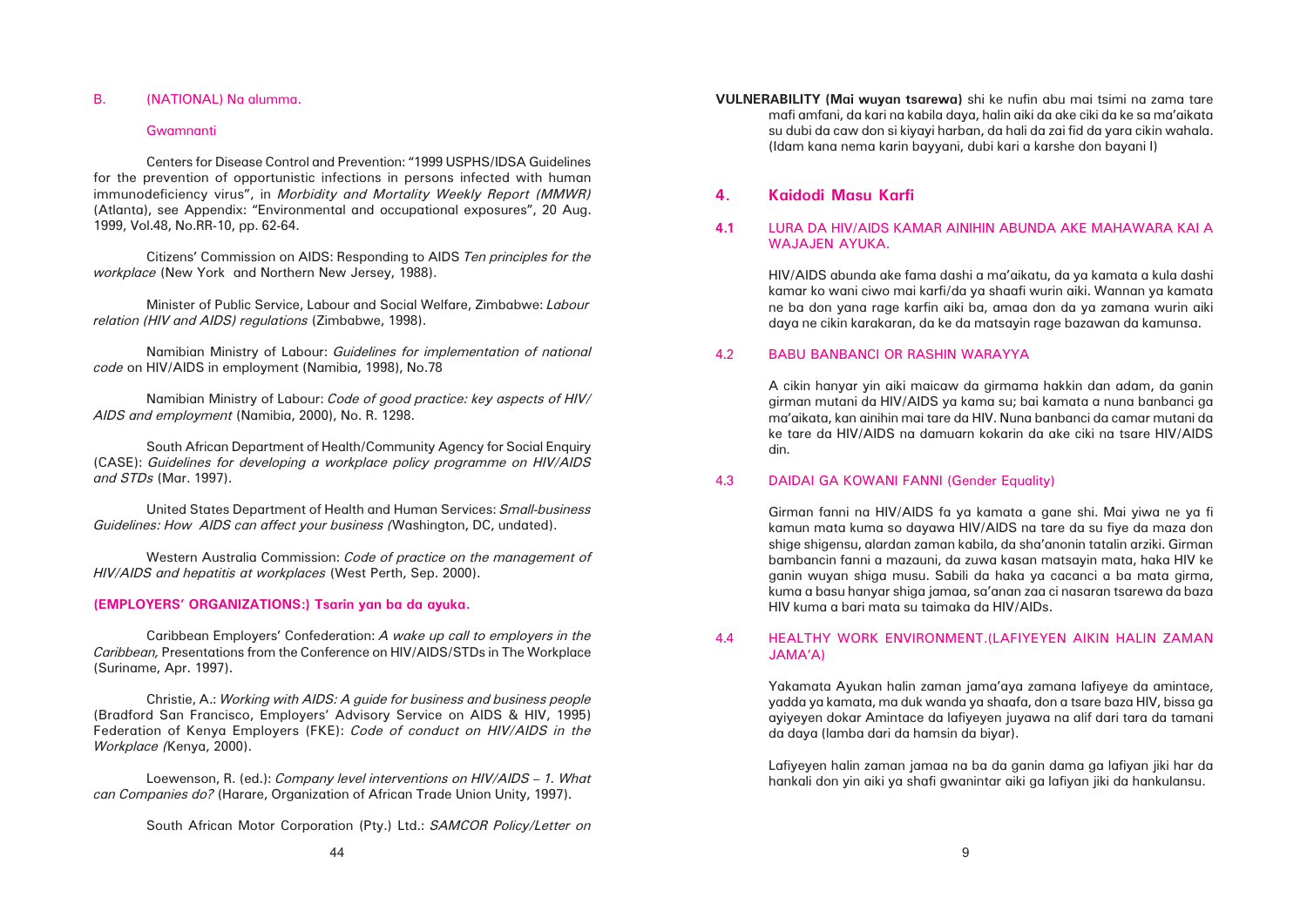### 4.5 SOCIAL DIALOGUE (TADI NA ZAMAN JAMA'A)

Da a samu nasaran aiki da manufarn govt. na HIV/AIDs da shirin din nasa, ya kamata ma'aikata, masu daukan ma'aikata, wakilai da gwamnanti su hada kai su yadda da juna, inda masu kokari da masu aiki da gaskiya kuma suna tare da HIV/AIDs.

4.6 SCREENING FOR PURPOSES OF EXCLUSION FROM EMPLOYMENT OR WORK PROCCESSES (Karawa wa nufin la'ada daga cin gaban ayuka wajajen aiki)

### 4.7 CONFIDENTIALITY (NA ASIRI)

Bai kamata a tambaye masu nemar aiki ko ma'aikata su

Bayyana ababe da ke tare da HIV. Kokuwa masu aiki tare dasu su tona asirinsu. Samun hangar zuwa ga ababe da suka shafi ma'aikata da ke tare da HIV, ya kamata lalle ya zama dokan rashin tsoro na ILOs da ake aiki dashi tun shekara alif, daritara da casain bakwai (1997)

### 4.8 CONTINUATION OF EMPLOYMENT RELATIONSHIP (Cin gaba da hadin kain na daukan ma'aikata)

Bai kamata a kore mutum aiki don yana tare da HIV ba.

Kamar dai halin zama da daama, mutani da ke tare da cututukan HIV, na da hanyer yin aiki tun da dai suke da koshin lafiya na yin cikaken aiki.

### 4.9 PREVENTION (YIN RIGAKAFI)

Ana fa iya yin rigakafin HIV. Hana ta ko wani hanya kamun ciwon zai yiwo kan hanyoyi da dama, da zai zamana makasudin sharadin kasa da ke da aladun kabila daya mai ji kwarai.

Da saake hali za'a ci gaba da yin rigakafi, kuma ta hanyar sani, yin magani da sake zaman bambanci koina.

Abokanin zaman taren na shirye su ci gaba da dabarun tsare, balle ma sake halin iye iyenmu kan sanarwa da ba da ilimi da mayar da hankali kan ababen tattali arzikin jama'a.

### 4.10 CARE AND SUPPORT (Kulawa da goyin baya)

Jin kai, kulawa da goyin baya ya kamata ya zama jawabi da ke nuna hanyam na HIV/AIDs a wajajen aiki na dunia. Ma'aikata har da masu aiki

# **KARI DON BAYANI NA BIYAR (APPENDIX V)**

Jagorancin dukanin kasashen dunia da na alumma kan HIV/AIDS (International and National guidelines on HIV/AIDS)

### A. NA YAN DUKANIN KASASHEN DUNIA (INTERNATIONAL)

Council of Europe, European Health Committee: Medical examinations Preceding employment and/or private insurance: A proposal for European guidelines (Strasbourg, May 2000).

Family Health International: Private sector AIDS policy, businesses managing HIV/AIDS: A guide for managers (Research Triangle Park, NC, 1999).

Office of the High Commissioner for Human Rights (OHCHR/UNAIDS:HIV/ AIDS and human rights: International guidelines (New York and Geneva, 1998).

Southern African Development Community (SADC): *Code on HIV/AIDS and* Employment in the Southern African Development Community (Zambia, 1997).

UNAIDS: *Guidelines for studies of the social and economic impact of HIV/ AIDS (GENEVA, 2000).*

UNAIDS: *AIDS AND HIV infection, information for United Nations employees and their families* (Geneva, 1999).

UNAIDS/IPU (Inter-Parliamentary Union): *Handbook for legislators on HIV/ AIDS,* law and human rights (Geneva, 1999), see "Annotated international guidelines".

United Nations: Resolution 54/283 on the review of the problem of human Immunodeficiency virus/acquired immunodeficiency syndrome in all its Aspects, adopted by the General Assembly at its 54th Session, New York, 14 Sep. 2000.

United Nations Commission on Human Rights: *Discrimination against HIV. Infected people or people with AIDS,* Final report submitted by Mr. Verala Quiros (Geneva, 28 July 1992).

WHO: *Guidelines on AIDS and first aid in the workplace,* WHO AIDS Series 7 (Geneva, 1990).

WHO/ILO: *Statement from the Consultation on AIDS and the workplace* (Geneva, 27-29 June 1988).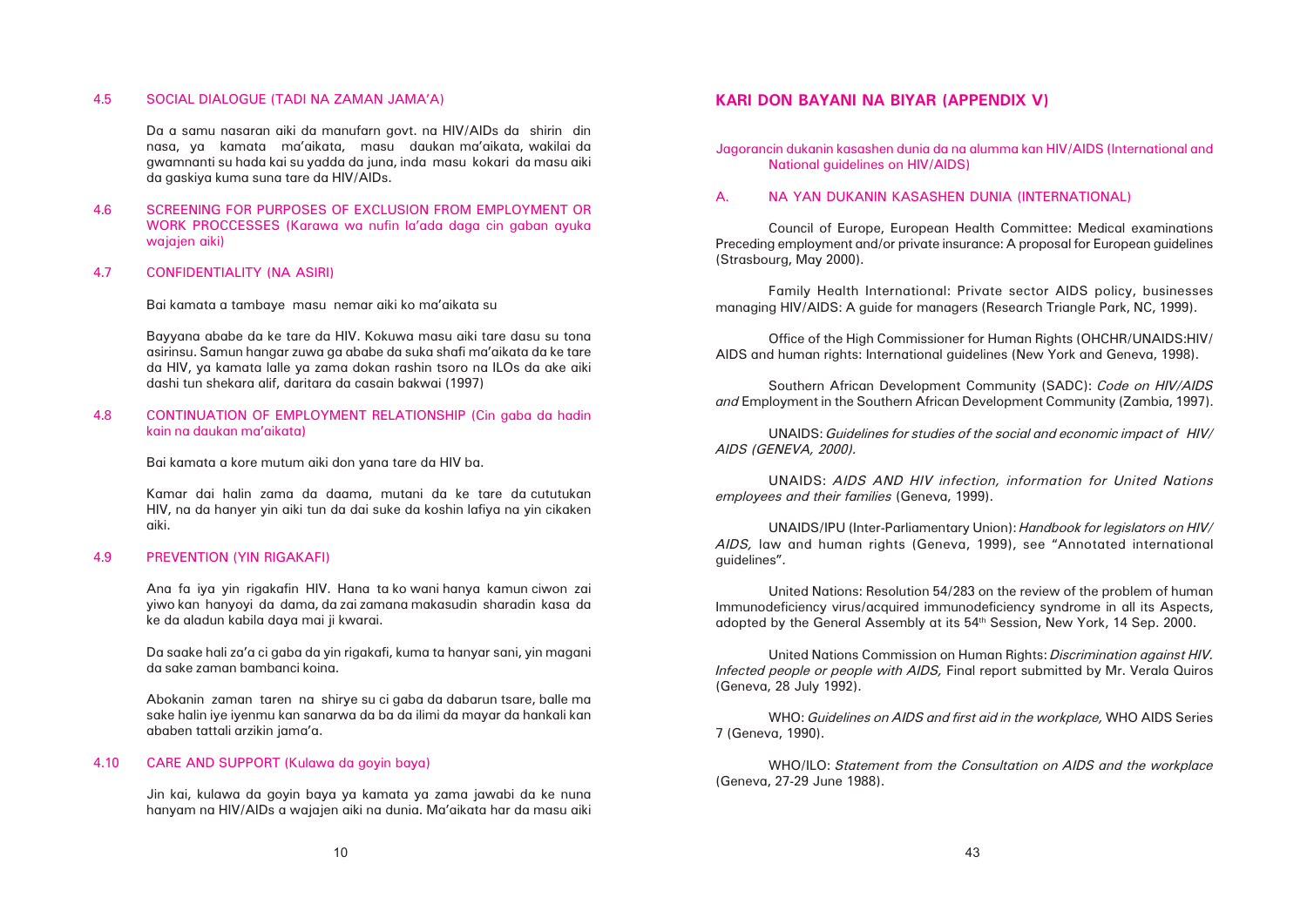da yan HIV na da hanyarn samun kulawan lafiya da bai fi karfinsu ba. Kada a nuna bambanci game dasu da iyalinsu a wajen samun anfani shirye shiryen halin zaman lafiya da shirin sanaoyi.

## **5 GENERAL RIGHTS AND RESPONSIBILITY (HAKKIN KOWA DA ALHAKINSU)**

duka su sa ke, a lura da muhimincin hada ma'aikatar dunia cikin shirye shiryen alumma, misali tabbata shirin majalisa na alumma da ke kulawa da AIDs, ya shafi wakilain ma'aikata, ma'aikata, masu tare da HIV/AIDs da

tarayya masu fadi na hanawa, da yin rigakafi, game da wakilain jama'a, ma'aikatar dariku, ma'aikata da masu daukan ma'aikata, yan majalisa, da

saa baki a matsayin kasan da suke taimako a samu isashen halin zaman jama'a na ma'aikatar dunia, don nemarn sulhu ma abokanin tarayya da dukan ma'aikata da suka sa kai. Ya kamata hadinkai ya kara karfafa kan

- 5.1 Gowamnantoci da hukumarnsu na gasa.
- a) A cikin shiri da ilimin yakin HIV/AIDs ya kamata gownantoci su duba alumma ma'aikatar ministoci na kodago da sha'anin zaman jamaa.
- b) Saa kain yan dariku iri iri. Majalisar na gasa, su tara kuma su goyi bayan wadanda ya shafa don abokanin taraya a duniarn ma'aikata su sa kai.
- c) Hadinkai: Gomnanti su saukaka kuma su hadakain dukan wadanda suka hanyoyi da goyin baya da aka tun shirya.
- d) Yin rigakafi da Gabattad da sha'aning lafiya. Majalisa na gasa din su yi shiryen tsarin, balle ma yan wajajen ayuka.
- e) Jagorancin Asibitoci, a kasashe da masu daukan ma'aikata basu kula kwarai da ke akwei.
- f) Kariya na zaman jama'a. Gwamnati fa ta lura cewa anfani na dokarn kasa wani lokaci, kuma kada a bari su wahala wajen karban albashinsu.
- g) **BINCIKEN ASALINSA OR NAZARI.** Don dai a samu karfi kan shirin jama'a

tanadin aiki da hadinkai da yan hamayya a gabattad da kulawa da shirye

da sha'anonin lafiyar zuwa ga ma'aikatarn din, ashe nan ne ya cacanci gwamnati ta ba da jagoranci na taimakansu cikin kulawa da sarrafa asibitoci kan HIV/AIDs. Ya ko kamata wadannan jagoranci ta dauki lissafin hidimomi

da wasu wasun su na zuwa daidai ga wandanda ke tare da HIV/AIDs ba da cutarn su, har da masu ciwo masu karfiba. A wurin shiryawa da yin aiki da shirin halin zaman lafiyarn jama'a, gwamnanti ta lura da cin gaba da kai kawon ciwon sa'an a lauye tsarin aikin, kamar yin shiri da anfaninsu ko

kan AIDs, a hada hankulan abokanin hamayya, don sasanta damua da

Migrant Workers (Supplementary Provisions) Convention, 1975 (No.143). Part-Time Work Convention, 1994 (No. 175).

Worst Forms of Child Labour Convention, 1999 (No.182), and Recommendation (No. 190).

Management of alcohol and drug-related issues in the workplace: An ILO code of practice (Geneva, 1996)

Protection of workers' personal data: An ILO code of practice (Geneva, 1997)

ILO: Technical and ethical guidelines for workers' health surveillance, Occupational Safety and Health Series No. 72 (Geneva, 1998).

Code of practice on managing disability in the workplace (forthcoming).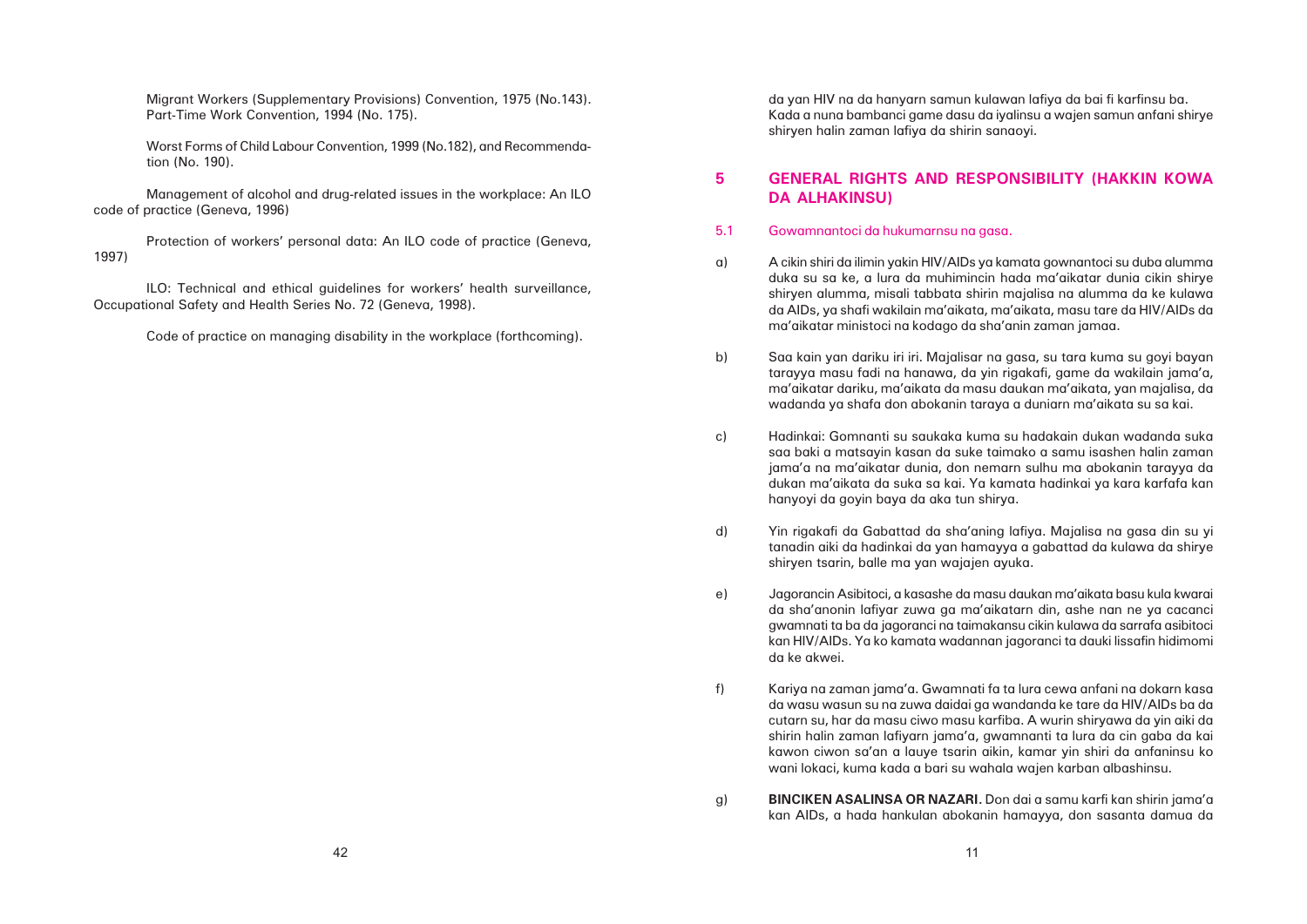yake bayarwa a wajajen ayuka, a hanyarn tsarin zaman lafiyarn jama'a da tatalin arziki, kuma ya saukaka dabaru sautata haduwansa kan tatalin arzikin zaman jama'a, yan gasa masu ikon su karfafa wa zucia, su goyi baya, su issad da, kuma su fito fili da dabaru da aka gani; tare da ciwon, karfi da ya samu, da nazari da ke nan, da nazarin na hali ko yin magana, na aiki dashi yadda ya kamata. Gwamnanti ya duba ya ba da tsaiko na kaida na ciwon nasaran wannan. Binciken game da binciken yadda ake ji da fanni da ke anfani da binciken da gaskiya daga masu daukan ma'aikata tare da yan shirin su har da yan shirin ma'aikatan. Tara gaskiya iyakacin mai yiwa, kayyadadde da baa ma'amallarn maza da mata, kabila, girma, inda meshi ke aiki, da matsayin sana'ar, kuma ayi shi kan dokan kabila. Idan zai yiw a kimanta hanyar anfani mai karko don ya zaunu.

- **h) FINANCIAL RESOURCING.** Ajiar dukia na kudi: Idan zai yiw gwamnati da yin shawara da yan zama tare da yan hamaiya da suka saura su kimanta kudi da zai shiga cikin dabaran HIV/AIDs din yaso a nemi tara kudi a karakaranda kasashen waje ma shirin hanyar tafiyad da yakin AIDs din game da inda yacacanci, ma sha'anin halin zaman lafiyansu.
- **i) LEGISLATION** Shirya dokoki tare. Don a fid da nuna hanbanci a wajajen aiki a samu rigakafi, da tsarin zama tare, gwamnanti, da yin shawara da abokanin zama tare da gwanaye a fagen HIV/AIDs, zasu bayar da kaidodi da ya shaafi abunda ake cikin, kuma in mai yiwa a saake dokokin aiki da sauran dokokin.
- **j) CONDITIONALITIES FOR GOVERNMENT SUPPORT:** Sharadin goyin bayan gwamnanti. Idan gwamnanti ya fara bada taimako na kudi da ababe da zai kawo cin gabarn aikin ma yan kasanwaje da yan aluma, to su nemi masu karban taimakon suyi aiki da dokarn kasarn, kuma su yi aiki da wannan tsarin dokoki, da manufa ko tsarin doka da ke ba da hanyoyin wannan tsarin dokokin.
- **k) ENFORCEMENT: TILASAWA.** Yan hukuuma masu gasa, su ba da duk labarai da shawara zuwa ga masu karban ma'aikata da ma'aikatan da ya shaafi hada kai da majalisar a samu hanyoyin da zaa yi aikin HIV/AIDs da dunian ma'aikata. Su kara karfafa kafefen tilasawa, da hanyoyi, kamar masu duba aikin factory da kotun ma'aikata da duk wajajen cin magana.
- **l) WORKERS IN INFORMAL ACTIVITIES (ALSO KNOWN AS INFORMAL SECTOR)** Ma'aikata dake ciki iye iye da bai daidaita ba: (Da ake ce musu yan rashin daidaitawa). Ya kamata gwamnanti ya mika kuma ya dauki shirin tsare HIV/AIDs zuwa wadanan ma'aikata har da bida musu kudi, da rigakafin zaman jama'a. Gwamnanti ya shirya ya daukakad da saboar hanyoyin magana dasu, in mai yiwa ne ta kan mutanin karakaran.
- **m) MITIGATION:** Sasautawa. A kan shirye shiryen kulawa da lafiarn jamaa gwamnanti ta issad da goyin baya, ayi haka kuma kan tsarin tatalin arzikin

Addis Ababa, Dec, 2000.

discussion, Report and conclusions of the Ninth African Regional Meeting

- Platform for action on HIV/AIDS in the context of the world of work: Panel (Abidjan, 8-11 Dec. 1990), Governing Body, 27th Session, Geneva, 2000.
- HIV/AIDS: A threat to decent work, productivity and development, and the World of Work (Geneva, 2000).
- HIV/AIDS in Africa: The impact on the world of work (Geneva, 2000).

Document for discussion at the Special High-Level Meeting on HIV/AIDS

ILO/Ministry of Labour and Youth Development, United Republic of Tanzania: Report for the national tripartite seminar for chief executives on strengthen workplace management in tackling employment implica-tions of STI/HIV/AIDS (Dar es Salaam, 2000).

N'Daba, L.; Hodges-Aeberhard, J.: HIV/AIDS and employment (ILO, Geneva, 1998). Report on OATUU/UNAIDS/ILO Seminar on Trade Union Action against HIV/AIDS in Africa, Accra, 26-28 July, 2000.

B. Abinda ya shafi sake halin ILO, Yabawa, Tsarin dokoki na sabo da practice and guidelines)

jagorancinsa. (Relevant ILO Conventions, Recommendations, codes of

Discrimination (Employment and Occupation) Convention, 1958 (No. 111). Vocational Rehabilitation and Employment (Disabled Persons) Convention, 1983 (No. 159).

Termination of Employment Convention, 1982 (No. 158), and Recommendation (No. 166).

Right to Organise and Collective Bargaining Convention, 1949 (No. 98)

Collective Bargaining Convention, 1981 (No. 154).

Occupational Safety and Health Convention, 1981 (No. 155), and Recommendation (No. 164).

Occupational Health Services Convention, 1985 (No.161), and Recommendation (No. 171).

Employment Injury Benefits Convention, 1964 (No.121).

Social Security (Minimum Standards) Convention, 1952 (No.102).

Nursing Personnel Convention, 1977 (No. 149). Migration for Employment Convention (Revised), 1949 (No.97).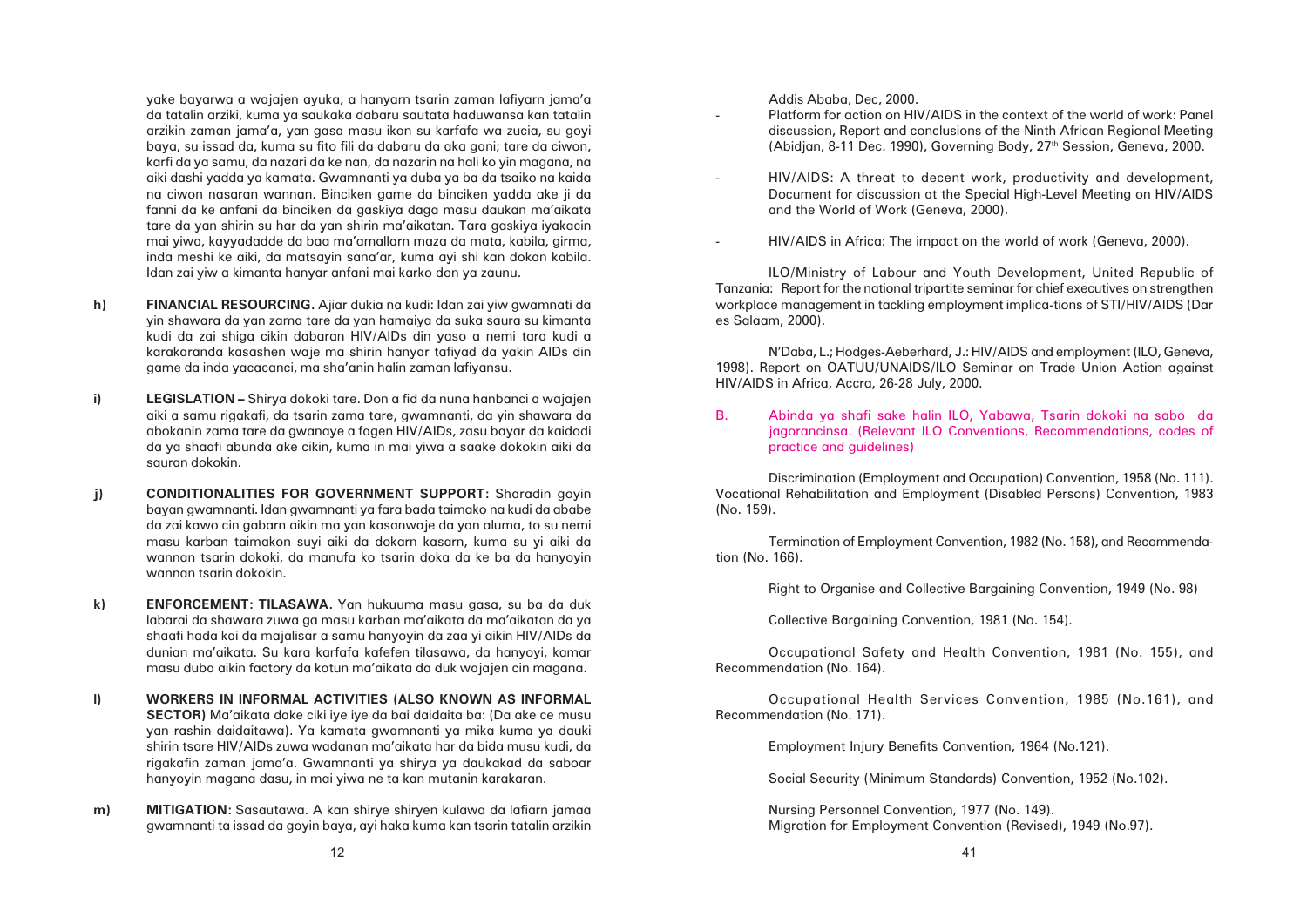yan zama tare da/ko yan gwamnanti da ke kulawa. Gwamnanti ta yi kokarin nemarn asalin maganin, kuma in mai yiwa ne, ma ma'aikata masu zama tare da yan aikinsu da kunjioyin ma'aikata.

wahalar yara, ya kamata gwamnanti, ya duba a sa himma kan karfin ciwon, kan yara da matasa, da iyayensu ke da ciwon ko suka mutu don ciwon

**JIHOH DA KASASHEN DUNIA.** Gwamnanti ya tayar da goyin baya yin aiki da matsayin jihohi da kasashen dunia, sai akan gwanantoci daban daban da duk masu kulawa, don amar da himma kan kulawarn kasashen

- **n) CHILDREN AND YOUNG PERSONS:** Yara da matasa. A cikin shirin fid da HIV/AIDs.
- **o) REGIONAL AND INTERNATIONAL COLLABORATION: YIN AIKI DA YAN** dunia kan HIV/AIDs don a san ababe da ma'aikatan dunia ke nema.
- **p) INTERNATIONAL ASSISTANCE:** Taimakon kasashen dunia. Ya kamata magugunan da ya kamace ciwon.
- **q) VULNERABILITY: MAI WUYAN TSAREWA.** Ya kamata gwamnanti yayi shirye shiryen rigakafi mai karko ma wadannan ma'aikata.

gwamnanti ya nemi taimakon kasashen dunia inda ya cancanci na goyin bayan shirin kasarn. Su sa karfi kan dabarun da ke goyin bayan yin yakin kasashen dunia don sasanta bata kudi, kuma ya kawo ci gaba da samun

kokarin gane ainihin kunjoyin ma'aikata wadanda ke sake wa kamurn cutan, sa'anan su yi tallafin ilimin yaki, don su rinjaye alhali ababe da ke sa ma'aikatan ke saurin daukan ciwon. Gwamnanti ya kuma tabatta akwei

5.2 EMPLOYERS AND THEIR ORGANIZATIONS: Masu karban ma'aikata da yan shirye shiryensu / Tsarinsu

> shawara da ma'aikata da wakilainsu don su ci gaba da yin aiki da manufar mai karfi ma wajajen ayukansu, da aka shirya ya taimaki bazawan cututuka kuma ya tsare ma'aikata duka daga nuna banbanci zuwa ga HIV/AIDs. Tsarin sunaye ma dabaran manufarn wajen aiki, da yin aki dashi na fita

- **a)** Manufar Wuri aiki: (WORKPLACE POLICY) Ya kamata yan aiki su nemi cikin Kari a karshe don bayyani na uku (III) (APPENDIX III)
- **b) NATIONAL, SECTORAL AND WORKPLACE/ENTERPRISE AGREEMENTS:** Sharadin sha'ani na aluma, darika da wajen aiki.

Masu daukan ma'aikata su bi ra'ayin dokar aluma, su yi aiki dashi kan sharudda yin shawara da manufar karban yan aiki misalin HIV/AIDs da ma'aikata da wakilainsu, kuma su sa himma su kara sha'anin, rigakafi da tsarin HIV/AIDs cikin zaman aluma, da kowa a wajen aiki/da sha'anin sharadi.

**c) EDUCATION AND TRAINING: BA DA ILIMI DA HORO.** Masu daukan

ma'aikata da yan shirye shiryensu, a cikin shawara da ma'aikatansu da

### **KARI DON BAYANI NA HUDU (APPENDIX IV)**

### **Takardun shaida na ILO (ILO DOCUMENTS)**

A. Zartarwa, Taron shawara, haduwa da ba da rahoto. (Resolutions, conferences, meetings and reports.)

Hodges-Aeberhard, J.: Policy and legal issues relating to HIV/AIDS and the world of work (ILO, Geneva, 1999).

 An outline of recent developments concerning equality issues in employment for labour court judges and assessors (ILO, Geneva, 1997), see "Specific developments concerning HIV/AIDS discrimination", pp. 27- 31.

> ILO: The role of the organized sector in reproductive health and AIDS prevention, Report of a tripartite workshop for Anglophone Africa held in Kampala, Uganda, 29 Nov.-1Dec. 1994 (Geneva, 1995).

- Report of the Meeting of Experts on Workers' Health Surveillance, 2-9 Sep. 1997, doc. GB. 270/6 (Geneva, 1998).
- **-** Decent work, Report of the Director-General, International Labour Conference, 87<sup>th</sup> Session, Geneva, 1999.
- Action against HIV/AIDS in Africa: An initiative in the context of the world of work, based on the Proceedings of the African Regional Tripartite Workshop on Strategies to Tackle the Social and Labour Implications of HIV/AIDS, Windhoek, Namibia, 11-13 Oct. 1999 (Geneva, 1999).
- Resolution concerning, HIV/AIDS and the world of work, International Labour Conference, 88th Session, Geneva, 2000.
- Special High-Level Meeting on HIV/AIDS and the World of Work, Summary of Proceedings of the Tripartite Technical Panel, Geneva, 8 June 2000.
- SIDA et milieu de travail: collecte de done'es au Togo (Lome', Sep. 2000).
- The extent and impact of the HIV/AIDS pandemic and its implications for the world of work in Tanzania, Resource paper for ILO mission to the United Republic of Tanzania (Dar es Salaam, Sep.-2000).
- Conclusions and recommendations of the ILO pre-forum tripartite event on HIV/AIDS and the world of work, African Development Forum 2000,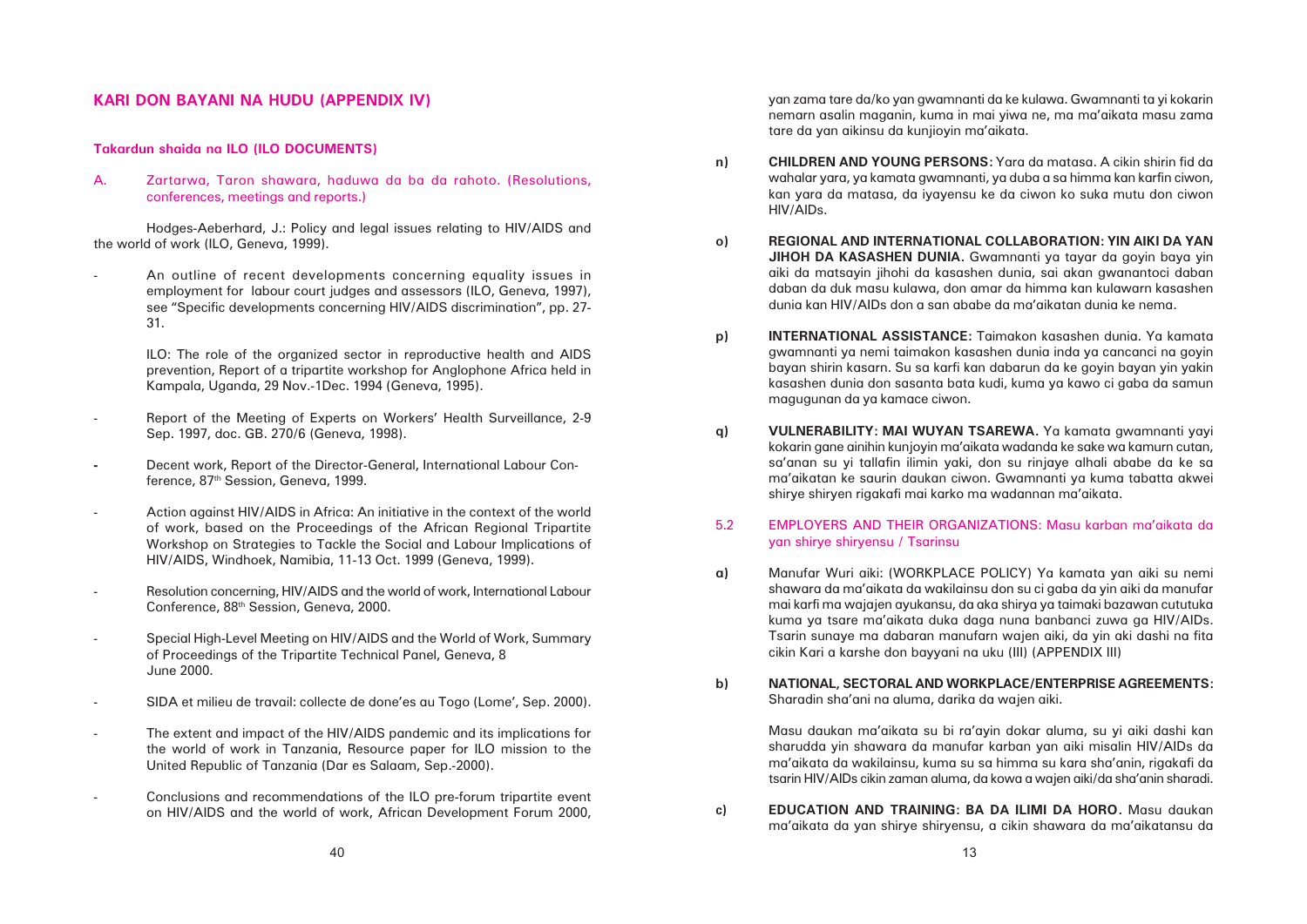wakilainsu din, suyi kokari yi aiki kuma su goyi bayan shirye shiryen a wajajen ayukansu, don su sanad, ba da ilimi kuma su hori ma'aikata ta hanyoyin ba da rigakafi, kulawa da goyin bayan da manufar dabarun HIV/ AIDs, har da hanyoyin ragewarn nuna banbanci zuwa ga wadanda ke tare da HIV/AIDs da nuna musu hakinsu da anfani sosai da suke dashi.

**ECONOMIC IMPACT:** Anfanin tatalin arziki. Masu daukan ma'aikata, ma'aikata da yan shirye shiryensu, su yi aiki tare da ilimin yaki na gaske don aga yadda za'a tanka ayi aiki da anfanin tattalin arziki kan HIV/AIDs a wajen ayukansu da dariku.

**d) PERSONNEL POLICIES.** Manufarn Masu Kulawa da aikin. Kada manyan ma'aikatan su sa kansu ko su yadda wani manufar wajen aiki ko iye iye da zai nuna banbanci wa ma'aikata da ciwon HIV/AIDs ya kama ko yana tare dasu.

Masamanm, manyarn aikin su:

- kiyaye, karawa, ko gwadawarn HIV/AIDs sai dai lalle cikin kassafi takwas (8) na wannan tsari.
- Su lura kuma cewa ana aikin bada nuna banbanci, ko tsaama na kan dokan kan fila filan HIV.
- - A ba mutani da ke ciwon HIV da AIDs din karfin yin aiki tunda karfinsu bai ragu kwarai ba; da
- - Duba cewa, inda maikata ciwon AIDs ke ciwo kwarai da zai dami aikinsa, kuma ya gama da huutun masu ciwo har da zuwa huutun masu ciwo, sai manyarn aikin zasu iya bari, kan dokan banda nuna banbanci da dokan ma'aikata da daraja tafiyetafiye riban ma'aikata, ya daina aiki.
- **f) GRIEVANCES AND DISPLINARY PROCEDURES:** Sanadin kara da horon sararriyarn hanya.

Yan ba da ayuka su samu sararriyarn hanya da ma'aikata da wakilainsu zasu yi anfani dasu ma karan yan aikin. Wadannan sararriyan hanyoyi su nuna filafila karkashin wani hanyarn horo, zaa iya zaba wa ma'aikata da ke nuna banbanci kan wanda ke tare da HIV, ko wanda ke kiyaye dokan wurin aikin ma HIV/AIDs.

**g) CONFIDENTIALITY.** Na Asiri. Duk ababe da ya shafi HIV/AIDs, ya kamata, balle na ma'aikata a boye shi kan asiri, kuma kan gidan takardu na asibiti kadai, daga nan samun zuwa wurin labarain asirin ya bi daidai da Hidimomin Takardun yabo na Yan Sana'a Kulawa da Lafiya, na shekara alif dari tara da tamaninda biyar (1985) (Lamba dari sabayin da daya 171), da dokan na yin aiki da manufar;

 Manufar da shirin aikin, ana kaisu maza, misali, alon sanarwa, yin wasiku, sa kain takardun biya, taro na daban, fagen sanar dasu, gamuwa na hore;

- \*
- \*Comitin na guza, yadda manufar ta zaunu;
- \*labarain yan waje kan cutan da muhimmancinsa wurin aiki.

Kullum comiti din na duban ra'ayin manufar don guzawan yan cikin da

Ko wani mataki da aka dauki sama ya kamata juya shi cikin manufar fahintacen dabara da aka shirya ayi aiki dashi, a guza cikin taimakawa da hanyar da ke gudana.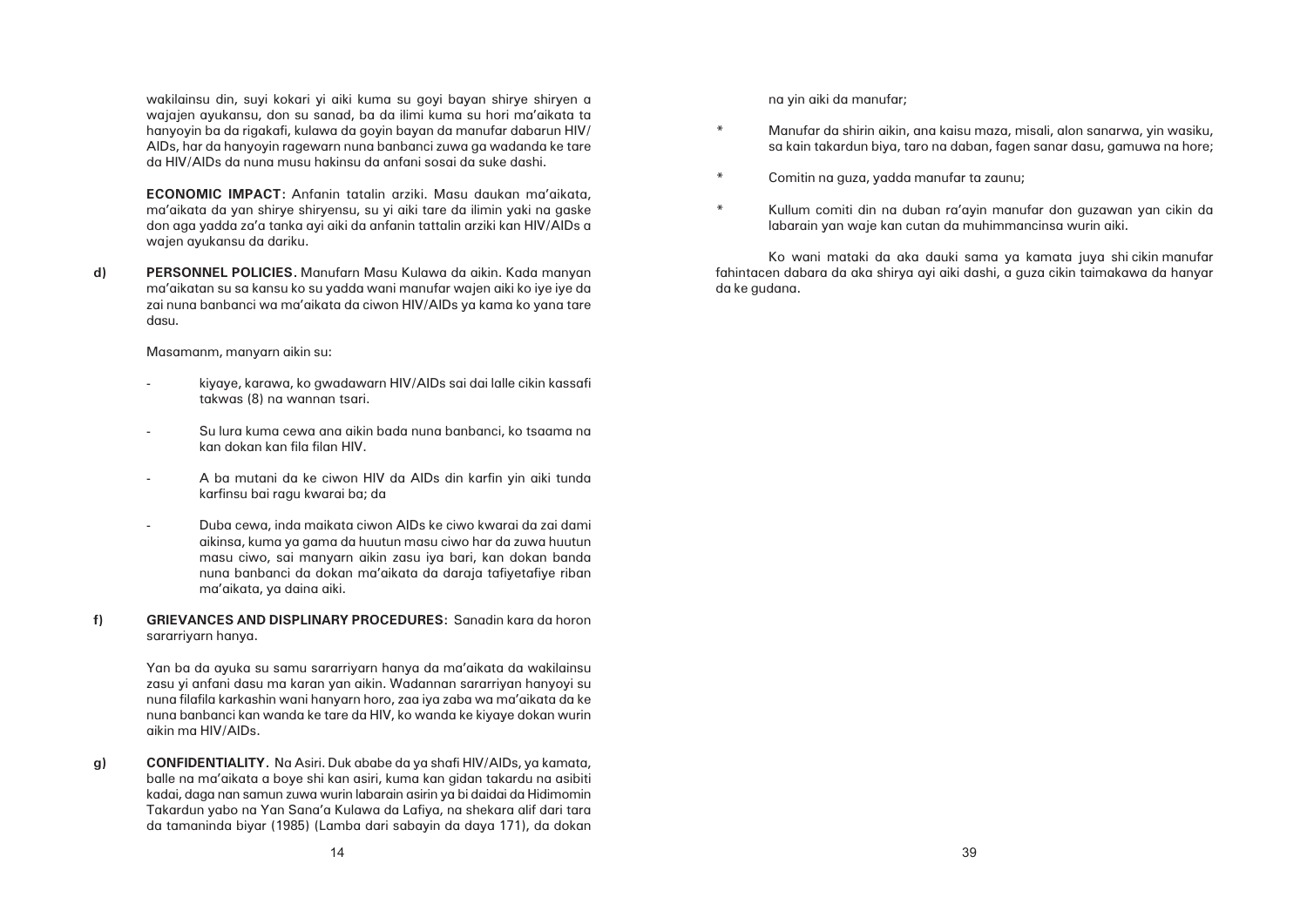jamaa da yin anfani dasu. Samun zuwa gun wannan labari, sai dai lalle ma'aikatan kulawa da lafiya, kuma zaa tona asirin indai doka ta yadda ko dai da sannin mai ciwon.

**h) RISK REDUCTION AND MANAGEMENT:** Ragi Kasada da Sarrafawa

Masu daukan yan aiki su duba wajen aiki yayi fila fila ma ma'aikata, har da yin aiki da Rigakafin Dunia duka, da aunawa kamar guzuri da kuma kayan gare garen da ba da magani. Don a goyi bayan sake hali wasu mutani daya daya, sai yan aiki su yi kokarin sake, inda ya cancanci, codom na maza da mata, yi musu magana, kulawa, goyin baya, da ba da hidimar gwaninta. Idan shawaran kimanin kudi da girma zai bari wannan yayi karfi, shi dai, masu aiki da/ko yan shirya dokokinsu, zasu nemi goyin baya daga gwamnati da yan kafa doka.

**i) WORK PLACE WHERE WORKERS COME INTO REGULAR CONTACT WITH HUMAN BLOOD AND BODY FLUIDS:** Wurin aiki inda yan aiki ke haduwa da jinin mutum da ruwan jiki.

> A wadanan wajajen ayuka, ya kamata masu daukan ma'aikatarn, su kara duba da caw, su tabatta an hori ma'aikatan kan Rigakafi na kowa da kowa, cewa suna da sanin kan ababe da zaa ayi bayan wani asiri ya auku a wajajen ayuka, sai ace kullum ayi amfani da rigakafin kowa da kowa. Ayi kokari a ba da hanyoyin saukakawa.

**j) REASONABLE ACCOMMODATION: SULHU MAI DAMA.** Yan daukan ma'aikata da shawaran ma'aikata da wakilainsu, su nemi hanyarn zama da yan ciwon AIDs din. Wadanan har da shirin lokacin aiki, kayan aiki daban, basu hutu, basu lokacin zuwa asibiti; taimakan su da kwanakin zuwa hutu, basu aiki na cin anfani, da shirin komowa wurin aiki.

> masu karban yan aiki da ma'aikatansu su, inda ya cancanci, ba ma'aikatansu karfi su ba da taimako zuwa ga rigakafin, da taffiyad da sha'anin HIV/AIDs a wajajen ayuka, kuma su ba gwamnanti karfin yin aiki na sayad da bazawan HIV/AIDs kuma su sasauta cin gaban ciwon. Haka kuma wasu yan zama tare zasu iya goyin bayan wannan dabara kamar dai hadda yin

- 
- **k) ADVOCACY: LAUYAWA.** A cikin ruhu mai caw na kamfanoni masu kasa, ciniki/majalisar jamiyyun ma'aikata kan HIV/AIDs
- **l) SUPPORT FOR CONFIDENTIAL VOLUNTARY HIV COUSELLING AND TESTING**

Ba da goyin baya ma jarrabawa da shawara na asiri da son rai ma HIV. Yan ba da aiki da ma'aikata har da wakilainsu su yadda da goyin ma, a fahimci shawara da jarabawa na asiri da son rai da yan kulawa da lafiya suka bayar ya daidaita.

**m) WORKERS IN INFORMAL ACTIVITIES:** Masu aiki da ke ciki iye iye da

baiyi dai dai da doka ba.

### **BAYANIN KARI III**

Tsarin sunaye na shiryawa da yin aiki da manufar wajen aiki na HIV/AIDS

Masu daukan ma'aikata, ma'aikatan don kansu da yan shirye shiryensu su hada kai cikin tabatta, hanyar kulawa na cin gaba na manufa kan HIV/AIDS da ke ba da amsan, ya yi ragowa ababe da ake nema ma, yan daukan ma'aikata da ma'aikatan. Wanna ya samu goyin baya sosai, manufarn ya ba da nusali zuwa ga abokanin zama tare duka, da yadda zaa yi kokari da HIV/AIDS. Kututun asalin wannan manufa, da aka sauya a yanki shida zuwa tara (6-9) din na waman tsarin doka har da labarai kan HIV/AIDS da yadda ake baza shi; ana cikin bada ilimi kan lura dashi, da kasadan kanmu kuma a gabatad da ilimin yaki na kanmu; kayadaden ababen rigakafi, da ke ba da hanyoyin karfafa wa zucia da goyin bayan canjor haluluka; hanyoyin kulawa goyin bayan ma'aikata da ke da ciwon, ko su ko iyalinsu ke tare da HIV/AIDS; da kaidodin samun hankuri wa ko wani kiyaya ko nuna banbanci a wurin aiki.

Zaa iya yin amfani da wadanan matakai da ke bi kamar tsarin sunaye ma manufa da shiri:

- \* An kafa kwamitin HIV/AIDS da wakilai, manya masu sarrafawa, masu duban aiki, ma'aikata, jamiyyan ma'aikata, dukiyar ma'aikatar kasa, wurin ba da ilimin, raban dangi na manyar sana'oi, rabo daya na kulawa da lafiyar ma'aikata, comitin kulawa da lafiya da zaman lafiya, da mutani da ke tare da AIDS, idan suka yadda;
- \* Comiti din na shirya sharuddansa na mahallinsa da manyar ba da shawara da daukan alhaki;
- \*Sake duban dokokin kasa da muhimmansu a cikin sha'anin;
- \* Comiti din na kimanta matsoyin annoban HIV din a wajen aikin da ababe da ma'aikata da harbawa da wadanda HIV/AIDS ya taba, da yin koyon haka cikin asiri.
- \* Comitin na tabbata yan aikin lafiya da wasa labarai ke akwei ko – duk a wurin aiki da yan zama tare a anguan;
- \* Comitin na sarafa shirin manufa; shirin ana gewayewa dashi don samun ra'ayin mutani, sai a sake sarafawa ayi aiki dashi; ka ayi talafinsa;
- \* Comitin na zana kasafin intimat na kudi, nemar kudi daga waje idan ya yiw sa'anan su gane ainihin dukian jama'a wuri daya da ke akwei;
- \*Comite' din ta tabatta yadda zata yi, da tsarin lisafi, da jeri daukan alhaki,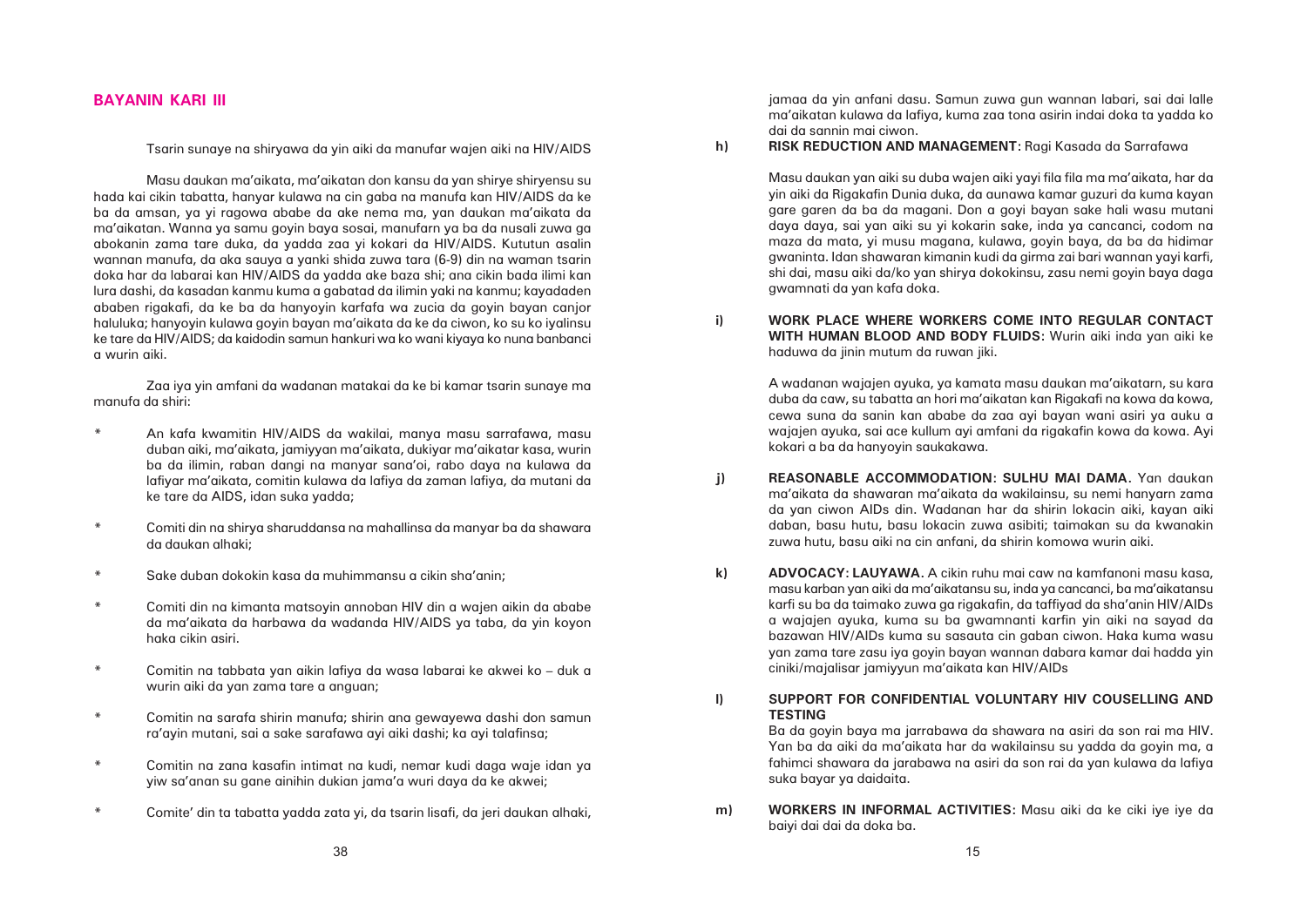Ya cacanci masu daukan ma'aikata da ma'aikatan su da ke cikin wadanan kujioyi suyi bincike, kuma inda ya kamata su bidi tsari da shirye shiryen dabaru wa ma'aikatan.

**INTERNATIONAL PARTNERSHIP:** Tarayya da kasashen waje. Da yan ba da aiki da kunjioyen su, su yi taimako inda ya kamatta, zuwa ga yan tarayya kasashen waje a yaaki HIV/AIDs

### 5.2 WORKERS AND THEIR ORGANIZATIONS: Ma'aikata da yan Shirye shiryensu ko tsarinsu.

- **a) WORKPLACE POLICY:** Manufarn wurin aiki. Ma'aikata da yan wakilainsu su nemi shawara da manyansu kan yin aiki da manufar sosai wa wajen aikinsu, da aka shirya don sayad da baza cutan kuma tsare duk ma'aikata kan nuna banbanci da ya shafi HIV/AIDs. Tsarin sunaye wa wajen aiki na manufar shirin da yin aiki da shi ya fita cikin littatafen bayyani na karshe din na III (APPENDIX III)
- **b) NATIONAL, SECTORAL AND WORKPLACE/ENTERPRISE AGREEMENTS:** Sha'anin yarjejenia na Alumma, Darika da wajen aiki.

 Ma'aikata da yan shirye shiryensu su bi ra'ayin dokan aluma su yi aiki dashi a lokacinda suke tatauna sharudda da halin zaman na karban ma'aikata, na ainihin ababe da suka shafi HIV/AIDs, kuma suyi kokari su kara guzuri kan tsare kuma yin rigakafi a zaman aluma, darika da wajen aiki/kan sha'anonin yarjejenia.

- **c) INFORMATION AND EDUCATION**: Ba da labarai da ilimi. Ma'aikata da yan shirye shiryensu, su yi anfani da hadaddun ababe da aka kafa, da wasu wasunsu da ke akwei, da hanyoyi su ba da labarai kan HIV/AIDs a wajajen ayuka, kuma su ci gaba da kayayakin ba da ilmi da iye iye da ya kamaci ma'aikata da iyalainsu, har da ba ma'aikata sanarwa na daidai kai da kai kan hakinsu da anfaninsu.
- **d) ECONOMIC IMPACT:** Karo mai anfani. Ma'aikata da yan shirye shiryensu ya kamata su yi aiki tare da yan daukansu aiki don aci gaba da ilimin yaki da ya kamata don a kimanta kuma ayi kasafi da ba da amsa zuwa ga karo mai anfani na HIV/AIDs a wurin aikinsu da yankinsu.
- **e) ADVOCACY:** Ba da shawara cewa. Ma'aikata da yan shirye shiryensu su gama kai da masu daukansu aiki, yan gwamnanti su daukaka sani na HIV/ AIDs, rigakafinsa da sarrafawa.
- **f) PERSONNEL POLICIES:** Manufar Mulki. Ma'aikata da wakilainsu su goyi bayan ba masu daukansu aiki karfin halicci kuma yin anfani da manufar mulki kuma abi baya kada a nuna banbanci ga ma'aikata da ke da HIV/ AIDs.
- WHO: *WHO guidelines on AIDS and first aid in the workplace,* WHO AIDS series 7 (Geneva, 1990).
- WHO/UNAIDS/ICN (International Council of Nurses): *HIV and the work-Place and* (Geneva, 2000).

# *Universal Precautions, Fact sheets* on HIV/AIDS for Nurses and midwives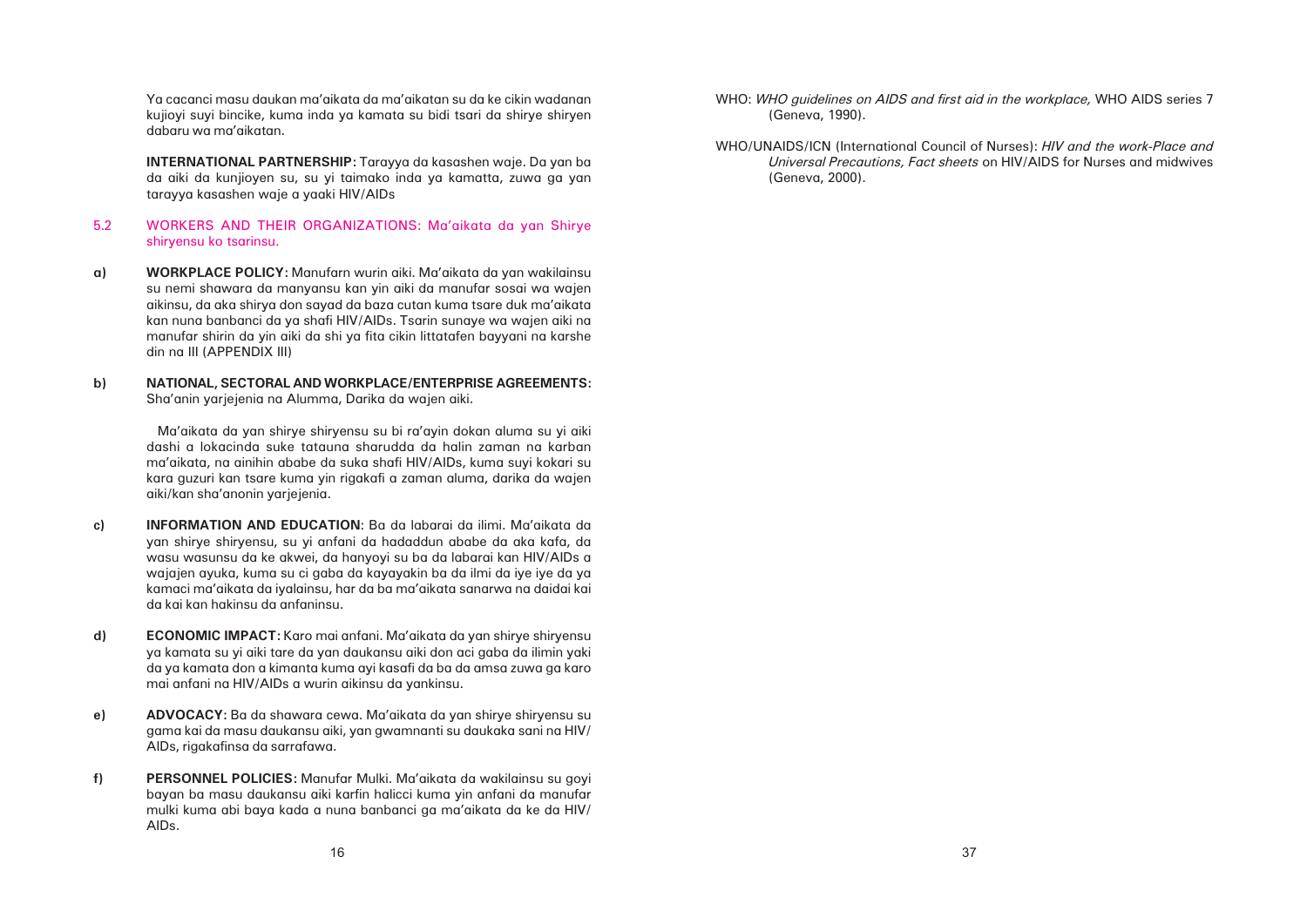ma'aikata na da hanyar daukan umranin wajayen ayukansu, bisa ga karansu da tsrirriyarn hanyar horu da/ko su kai karan ko wani nuna banbanci a bisa

halulukan horo ma wakilain kan ababe da cutarn ta kawo a wajen aiki, kan ba da izini mai dacewa, da kan kaya da ake nema wadanda ke tare da HIV/

**i) RISK REDUCTION AND MANAGEMENT:** Ragi Kasada da Sarrafawa. Ma'aikata da yan shirye, shiryensu su ba da shawara ma, kuma su gama kai da, masu daukansu aiki don su samu lafiyeyen wurin aiki, har da yadda ake kulawa, da jajara, kayan aiki na tsare ciwon, da taimako na farko. Haka kuma zasu kimanta ababe masu wuyan tsarewa na mutani da ke aiki

> asirinsu har da na ayukan kulawa da lafiansu. Haka su ma'aikalan da yan shirye shiryen su ke da ikon duban asirin kansu, da ya shafi matsayin HIV. A ko ta wani hanya, cikin aikata hassala alhakin jamiyyar ma'aikata da ayukansu, dokoki na rufa asiri, da bukatu da ya shafi iznin meshi da ya hito cikin goyin bayan yan sana'a kulawa da lafiyan jama'a, na shekara (1985) alif dari tara da tamanin da biyar (No.171) lamba dari da sabayin da daya,

- **g) MONITORING OF COMPLIANCE:** Guzawan halin biyaya. Wakilain kan HIV/AIDs wa hukumar sosai na yan aikin dokoki.
- **h) TRAINING: HORA.** Yan shirye shiryen ma'aikata su ci gaba su zartad da AIDs da masu aikata hassalansa.
	- wurin su nemi lauyayun shiri mai dacewa a ma'aikatan.
- **j) CONFIDENTIALITY:** Na Asiri. Ma'aikata na da hanyar duban takardun su nemi.
- **k) WORKERS IN INFORMAL ACTIVITIES** (also known as informal sector) gaba da zai taimaka dukan jama'a baza HIV/AIDs kuma ya sasautta shi.
- **l) VULNERABILITY:** Wuyan tsarewa. Ma'aikata da yan shirye shiryensu su da ma'aikatan, tare da shawaran masu daukansu aiki sun ji da shi.
- **m) SUPPORT FOR CONFIDENTIAL VOLUNTARY HIV COUSELLING AND**
- **n) INTERNATIONAL PARTNERSHIPS:** Tarayya na dukkanin kasashen dunia. zangazanga.

Ma'aikata da ke kokari da aiki (Da aka basu suna yan darika) Ma'aikata da yan shirye shiryensu su mika iye iyensu zuwa wadanan ma'aikata da tarayya da duk masu kulawa, inda ya kamaci, a goyi bayan sabobin cin

lura cewa ababe da ke sa ciwon ya kara kamun wasu rukunin ma'aikatan,

**TESTING:** Karfafa wa, jarabawa da nasiha na asiri da yarda a HIV. Ma'aikata da yan shirye shiryensu su yi aiki tare da yan daukansu aiki a ba da karfi da goyin baya zuwa ga yin aiki cikin asiri, da yarda na shawara da jarabawa.

Da ma'aikata da yan shiye shiryensu su yi kokarin karfafa hadin kai zuwa iyakan kasashen waje, da yin aiki da darika, jihohi da taron yan kasashen dunia, don fito fili da HIV/AIDs a aiki na dunia, a kara hakin ma'aikata na

### **BAYANIN KARI II**

### KAYYADE HARBAWAN A WAJEN AIKI.

A. Rigakafin Jini da ruwan jiki na kowa da kowa. Rigakafin jini da ruwan jiki na kowa da kowa, (da aka sani "Rigakafin kowa da kowa" ko "Kwareren Rigakafi") yan United States Centres for Disease Control and Prevention (CDC) suka yi dabaransa da farko, a shekara alif dari tara da tamanin da bujar, (1985), so dayawa sabo da cutan HIV/AIDS da ya cancanci a tsare masu aiki asibitoci daga cututuka da ke kamun mutani ta cikin jini. Sabon dosan ya sa nauyin lafazi kan yin amfani da rigakafin kowa da kowa da farko ma mutani duka a manta da matsayin cutarn jikinsu.

> Rigakafin kowa da kowa kwareren mara wuya ne na ala'adar Ikon cutan da zaa kula da duk masu ciwo ko wani lokaci don a rage kasadan wadanan cututuka da ke bin jini. Rigakafin kowa da kowa har da:

- zubad da tabawa kan hankali watsesun (alurai da wasu ababe masu tsini);
- wanke hannu kamin ko bayan yin aiki;
- yi amfani da shinge na tsari – kamar safar hanu, riga, abun tare fuska – ma fuskanta jini da wasa ruwan jiki.
- -Zud da kayan aiki da suka taba ruwan jikin da jini.
- - Kore cuta da caw na kayan aiki da duk ababe da aka yi amfani dasu; da
- -Yin hankali da zani da ya taba ruwan ko jinin.
- B. Zababun ababe da zaa yi da Rigakafin kowa da kowa kan hukunta harbawan
- Bednarsh, H.S.; Eklund, K.J.: "Infection control: Universal Precautions reconsidered", in *American Dental Hygienists' Association: Access* (Chicago, 1995) Vol. 11, No.1
- Centers for Disease Control and Prevention (CDC)/National Center for HIV, STD and TB Prevention/Division of HIV/AIDS Prevention: *Preventing occupational HIV Transmission to health care workers* (updated June, 1999).
- South African Law Commission: *Aspects of the law relating to AIDS* (Project No. 85): Universal workplace infection control measures (Universal Precautions) (1997).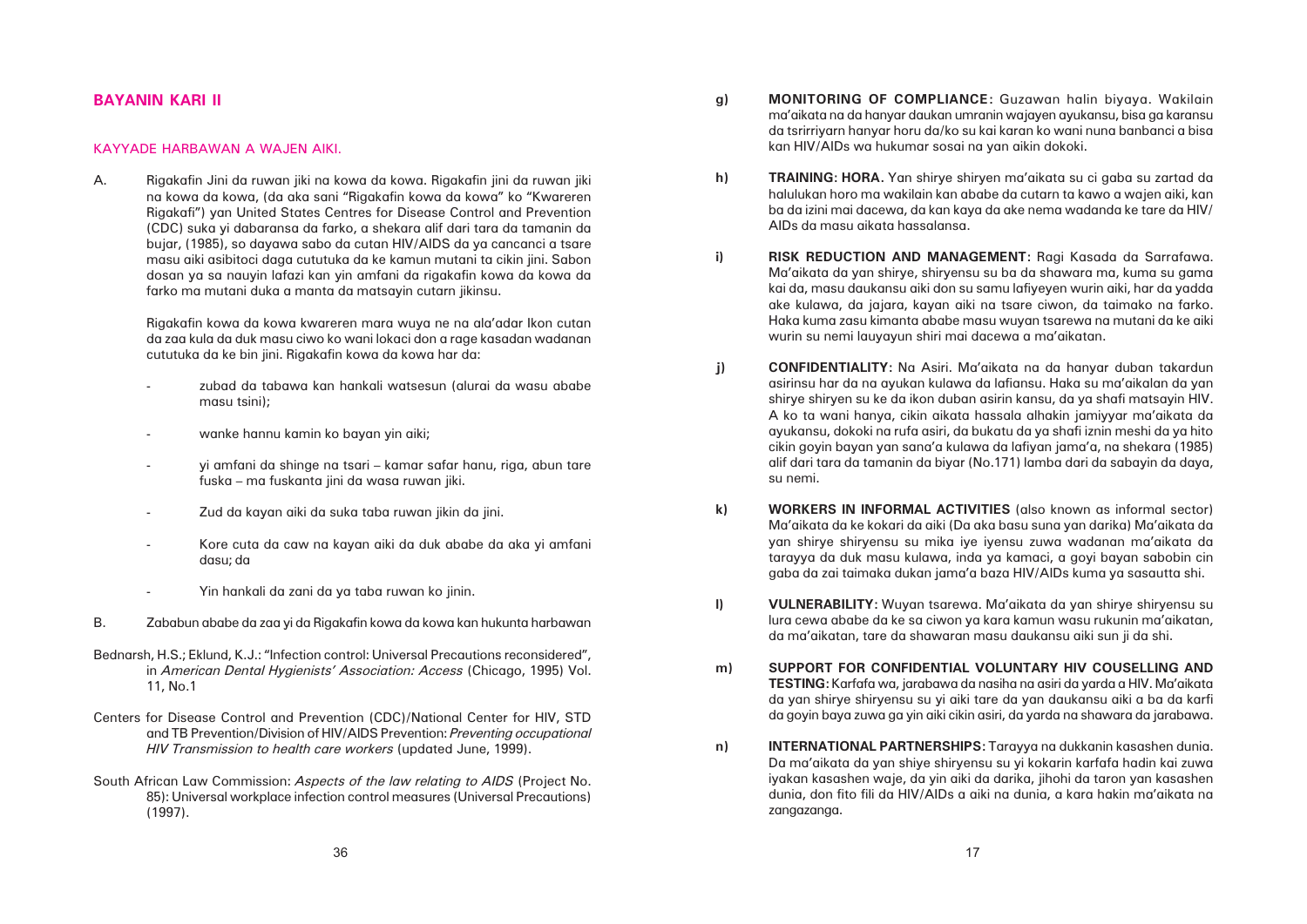### **6. PREVENTION THROUGH INFORMATION AND EDUCATION:**

Yin rigakafi ta hanyar shaidawa da ba da ilimi. Ba da shaila wojen aiki na da anfani tare da shirye shiryen ba da ilimi don ya tsayad da bazawan cutan kuma yasa wadanda ke tare da HIV/AIDs su samu hakuri. Ba da ilimi da caw kan sa ma'aikata su shiryad da kansu ma tsare kansu kan samun HIV. Yana iya rage damuarn HIV kuma da fidda tsoro, rage damua wurin aiki, ya kawo tsakia cikin hali da kokarin aiki. A ci gaba da shirye shiryen kan ganawa da masu daukan ma'aikata, ma'aikata, gwamnatoci wokilain ma'aikata don a samu goyin baya da caw kuma duk wadanda ya shafi su sa kai. Shaila da ba da ilimi ya gudana daban daban, kuma ba lalle biye da rubutacen magana ba, ama har da koyo kasan waje inda ya cacanci. Shirye shiryen ya dogara kuma sa himma kan shekaru, fanni, ma'amalar maza da mata, halin darika da iye iye na ban tsoro na aikin da cin gaban aladun kabila. Ya kamata mai ladabi da aka yadda da shi ya ba da jawabin. Ba da ilimi na tsararaki aka ga yana da caw, kamar yadda mutani da ke tare da HIV/AIDs ke aiki da shirin da aka shirya musu.

### 6.1 INFORMATION AND AWARENESS-RAISING CAMPAIGNS: Shaida da Sanin daukaka yaki.

- a) Shirye shiryen takardun shaida maiyiwa ne a hada su da waye idanun mutani kan yaki da ke karakaran, darika da jiha ko kasan duka, kan HIV/ AIDs. Bugu da kari a dauki shiri na daidai da na zamani kan yadda HIV yake kuma ba zaa aikatad dashi ba, ko da HIV/AIDs na da ban tsoro, yadda zaa yi rigakafinsa, ababe da ya shaafi ginyan HIV, wahalan AIDs ga mutane, da dabaran ginyansa, ji da meshi da maganinsa.
- b) Idan mai yiwa ne shirye shiryen labarai, aikace aikace, yin yaki duk a hada da ba da ilimi da ke akwai, da manufar dan adam, da shirye shirye har da sana'a na zaman lafiya, kulawa da lafiya da rashin nuna banbanci.

### 6.2 Shirye Shiryen ba da ilimi. EDUCATIONAL PROGRAMMES

- a) Hanyoyin tafiyad da ilimin yaki zai dogara kan yin shawara tsakanin masu daukan ma'aikata da ma'aikata, da wakilainsu da, inda ya cacanci, gwamnantoci da wasu yan kulawa da ke gwanayen ba da ilimi kan HIV/ AIDs, yin magana dasu da ji dasu. Halin yin haka ya zama tsakanin mai kokari da na sakai in da halin yin haka.
- b) Ya kamata a sa himma kan shirye shiryen sha'anin ilimi da ke gudana lokacin biyan ma'aikata da kayan cin gaban ilimi da ma'aikata zasu yi amfani dasu a waje. Inda ake ba da ilimin, sai a tilasa zuwa wurin ba da ilimin ya zama daya cikin dokansu.
- c) Inda shirye shiryen ayuka da ke dacewa zasu:

kasashe.

 Mata sunfi kowa yin kaura zuwa kasashe da daama kuma da yara, kashi uku cikin hudu, yan gudun hijira mata ne; wadanan haluluka duka na kawo kasadar kaman cutar HIV. A lokacin fada tarawa da mata ba da sonsuba,

fadawa kan mata, da yaran mata, da haka ya bari ayukansu ya karu, ya

 Dokokin Dukia mai ma'amala, gado, riko da goyin baya na nuna cewa mata da ke tare da HIV/AIDS, da suka rasa mazansu, ko an kebe su sabo da HIV, an hana musu hanyar samun kudi, da damar tatalin arziki; wannan zai; a nan gaba, tilasa su su shiga "bin maza don rayuwa"; ita yariya mace

 Nazarin karatu ya nuna karuwan wuyan tsarewan mata, fuje da maza, zuwa ga lamban yan zaman jama'a da ababe da ya shafi AIDS, balle a kauyuka da aka jajara, aka barsu funtu kuma aka bayala; wannan kuma na

- taruwa, dayawa kuma yan hamauja ke yin sa.
- Nanyin kulawa da iyali da HIV ya kamasu, da memobin jama'a duka na rage samun kudinsu, a fid dasu makarantu.
- na da tsaada ma cinye amfanin tarawa na ciniki.
- kara musu ikon rayuwa ta hanyar nema maza.
- lafiya na wurin aikin.
- lafiyan aikin ba kamar maza ba.
- ba
- tarawa da maza da babu caw.
- dashi.

 Ayuka da mata ke yi – da ake biyansu ko ba'a gani – so dayawa AIDS na bata shi: misali mata suka fi yawa a darika da ba daidai da wajen siffa ba inda aka yane da amanar zaman jama'a ko da wani amfanin kulawa da

Mata kadan aka yane da amanar zaman jama'a da amfanin kulawa da

 Maza ke fadawa cikin tarkon nunawa da iye iyen kan nuna halin fannin zikiri da ke kawo tarawa da mata mara amfani/ko yin haka lokaci bai kai

 Maza na wuce lamba a wajajen raraba ma'aikata masu karfi, haka kuma zasu iya fadawa tsakanin ayukansu a cikin matsayi da zai ja su zuwa

-

 Ba da ikon dangi tsakanin maza da mata, maza na da muhimin aiki da zasu yi na karba da karfafa alhakin halli ma HIV/AIDS rigakafinsa da halin zama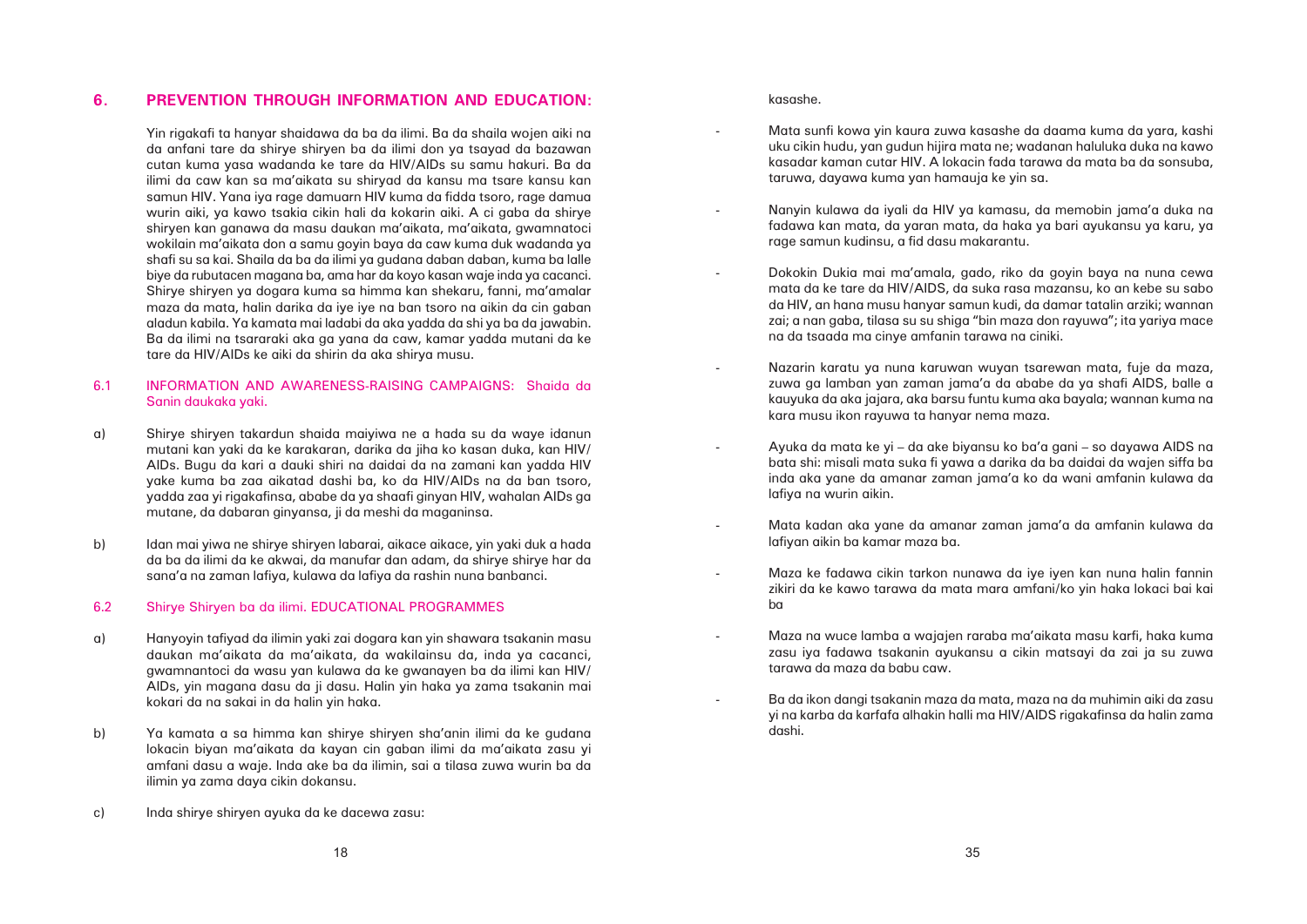hada da iye iye na taimakan wasu su lura da damuar da ke fuskantarsu (da dayadayansu da membobin kunjioyi) don rage wadanan damua kan hanyarn daidaita shawara, tataunawa, da ganawa da gwanaye, har da

 Mai da himma na daban kan kasadan hali da wasu wasunsu, da halin zama da ke tona asirin wasu ma'aikata na kara kasadan kamun cutan HIV.

a bada labari kan wasar da HIV ta kan yin alura da labari kan yadda za'a

Dana tadi tsakanin gwamnantoci da masu dauka mutani aiki da yan shirye

 gabatad da sanin HIV/AIDs a makarantun koyon ayukan hannu da gwamnantoci da yan dabaru suka shirya tare da tataunawa da yan shirye

sa himma kwarai kan rashin wuya mata su kama HIV din da rigakafin da

- yan ba da ilimi, yin rigakafi da shirye shiryen nasiha.
- 
- rage wannan hanyarn wasar dashi.
- shiryen ma'aikata daga kasashen waje da jihohi.
- shiryen ma'aikata.
- daukaka yaki zuwa ga matasan ma'aikata da mata.
- zai kawo saukin haka. (dubi kashi 6.3) (watau kashi shida na uku)
- ayuka.
- AIDs
	- ba ma'aikata hanya su yi hira kan yadda HIV/AIDs ya mar dasu.
- koda ya bazu.
- hana kamun ciwon.
- tabatta fila fila da abinci mai dacewa.
- na mata da maza.

 kara fadi cewa HIV baya kamu haka kawai, sabili da haka kada aja kai ko kyaaman wadanda ke tare da HIV, amaa a so su kuma a tara su wajajen

 banyana yadda cutan ke wahal da mutum, da ya cacanci ma'aikata duka su kula kuma kada su nuna banbanci zuwa ga ma'aikata da ke tare da HIV/

 koya wa ma'aikata (balle ma'aikatar kulawa da lafiya) kan yadda ake amfani da Rigakafi na kowa da kowa kuma a basu labari hanyarn da zaabo

 Ba da ilimi kan tsarewa da dabara na STIs da tibi, ba don yaa shafi HIV ba amaa don akwei maganinsu, da haka sai ya kara lafiyan ma'aikata, da

tabatta halin tarawa mai karko, har da koya musu yin anfani da condoms

Za'a a iya kara wa wannan tsarin "rashin aika" don ya shafi halin da rashin aikin a'aikata, hadin kai a kauyuka don a samu ko wani irin aiki kadan, na samun kudi, da aka baza wa HIV da ikonsa, ko mutani da aka sake su ko yan gudun hijira da ke campi, ko inda aka robu dasu ko aka sake su, zasu juya zuwa tarawa na dole, bugu da kari mutani da dama da ke da yara da baa kula da su din.

### BUKATU NA MUSAMAN NA YAN DARIKA: 'THE SPECIAL NEEDS OF THE INFORMAL SECTOR'.

Yan aiki rabi da rabi, lalle zasu wahala kan ababen AIDs, na farko, don basu iya nuna kayayaki aikin kulawa da lafiya, ko riban rinjayan yan zama tare, da ke wa ma'aikata a wajajen ayuka; na biyu, don iye iyensu na dogara kan ko yana kan amanar arziki; da na uku, don mafici din na hali mai wuyan tsarewa na ayukansu bi ma'ana idan basu zo ba zai kawo rashi na kasuwanci ko ta sana'a don cin amfaninsu. Wa aiki da ba daidai da siffa ba, rashin ma'aikata daya ko mafi yawa zai iya kawo mafi yawan wauta da zai haifa faduwan yan dabarun. Idan eshin ya kama HIV, yayi ciwo ya mutu, cire jalin wajen aikin a dubi ciwon, bidi magani, da yin makokin zai kawo asara nan gaba kan juyin kudin, kudin ya karye, ya bar masu dogara kan sa, ma'aikata da iyali alalace. A yan darikan kauyuka, nunyin kulawa na kawo barauniyar aiki can daga ayukan gona, da aikin ke rasawa don AIDs, ya bari samun abinci ya zo kasa ya sa halin zaman lafiya na abinci ya baza.

A takaice ana jin wuyan tatalin arziki, balle ma da wayar a aikin da ba daidai da wajen siffa ba idan wadannan ababe suka fito fili: yarjejeniyar kasuanci, idan masu ci suka mutu, ko kudadensu ya ragu, don bashin kulawa da lafiya sai maguguna da sauransu.

### THE GENDER DIMENSION: DAIDAITAWAN FANNI:

HIV/AIDS na kamun mata da maza ta hanya daban daban a kan hanyar wuyan tsarewansa da tabawansa. Akwei tabatecen ababe da ke mata su fi maza kamun ciwon, da kuma tsyinsu da ba daiddai ba a matsayin mata, da ke ba su karfi su dauki dabara na tsare samun cutar, kuma ya fid da tabawan AIDS kansu.

- Mata da dama na fuskantan damuar tarawa da shaanin kudi a cikin aurensu ko tafiyansu da maza, sabili da haka basu iya yin shawara tarawa mai amfani da kin tarawa mara amfani.
- Ikon rashing daidaitawa a wajajen aiki na bankada matan ga damuar tarawa na maza.
- Talauci fa daya ne cikin ababe da ke kawo AIDS, kuma a dunia mata suka fi fushkantan talauci, a lokacin gaukar talauci, mai yiwane a cire dia mace makaranta, ko a sar ta wa ayuka masu wuya ko aikin lalaci, tarawa.
- Abun da ke hana mata ji labarain tsare ciwon na dogara kan rashin ilimi, halin zama da ya shafi mata fuje da maza a dunia – yana karuwa a wasu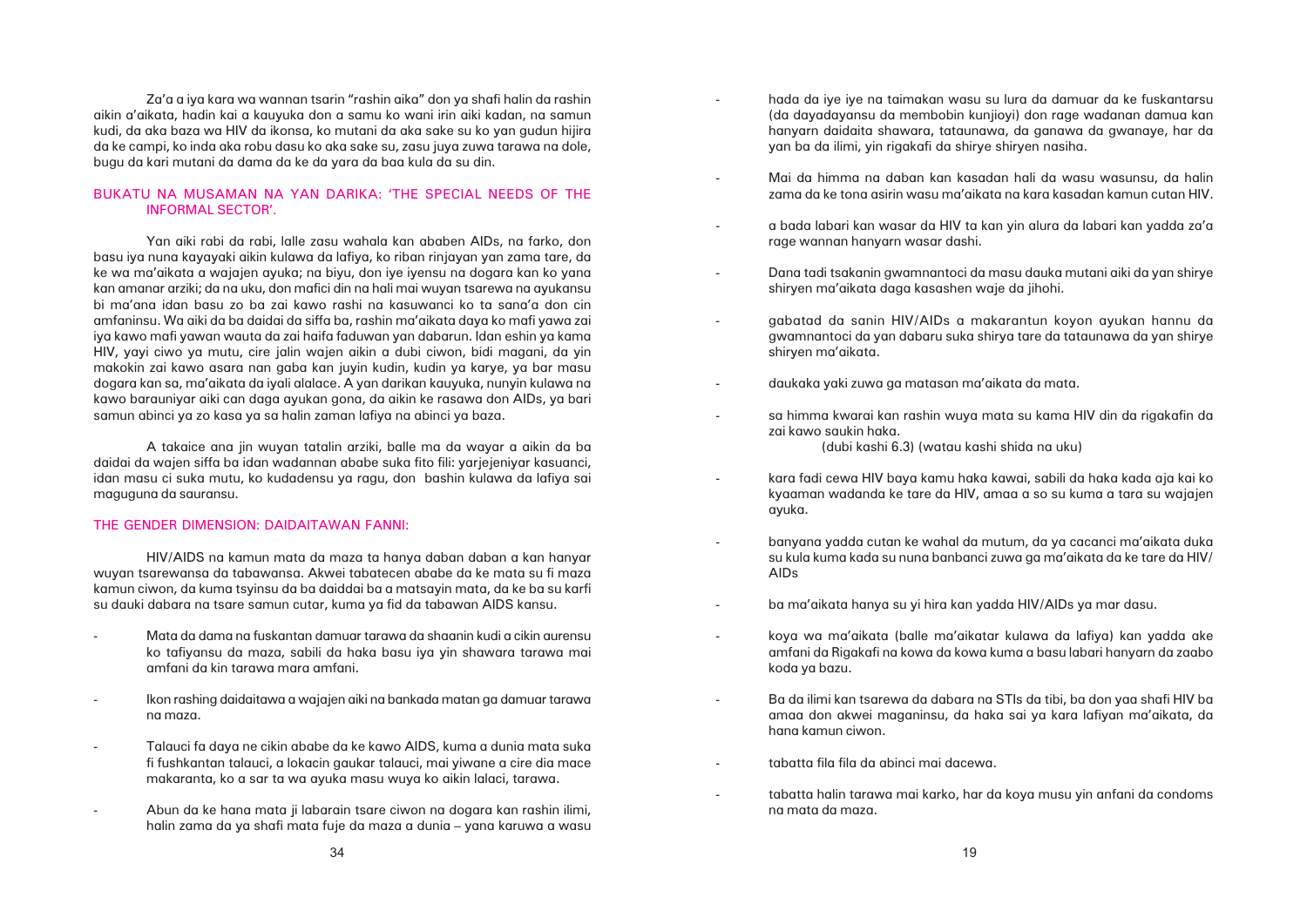- Karfafa wa zuciarnsu samun ilimi mai anfani da iye iyen ilimin kowa da kowa.
- guza kai da kai, ka ga matsayin, ku saake shiga ciki ko koyo kuma inda ya kamata.

### 6.3 GENDER-SPECIFIC PROGRAMES: Takardun shiri na kayyadadden fani.

- **a)** Duk takardun shirin siyi kwarai da fani, kuma suji da kabila da jaran halin tarawa. Wannan har da makasudin bayanin mata da maza, ko yin shella ga mata ko maza a cikin shiri daban daban, don gane wuya daban daban na ma'aikata mata da maza.
- **b)** Labari na mata ya kamata ya tayar dasu ga, ya nuna musu kasada ga, harba, balle ma ciwo na sosai ga buduri.
- **c)** Ya kamata ba da ilimi ya taimaki mata da maza su lura, kuma suyi aiki da ganawa da juna da ba dai dai ba, tsakanin wandanda ke cikin aiki da halin cin mutumci, damua, da tashin hankali a duba su sosai.
- **d)** Shirin takardun su taimaki mata su san hakinsu, a wurin aiki da waje, su yi anfani dashi don tsare kansu.
- **e)** Ilimi na maza, a kara daukaka-sani, kimanta kasada, da dabarun tayar da alhakin maza game da HIV/AIDs da rigakafinsa.
- **f)** Alal hakika, shirin kai tsarin, ya kamata a tayar dashi ma maza masu karfi, yan kushili da shawara da wadanan ma'aikata da wakilainsu.

### 6.4 LINKAGE TO HEALTH PROMOTION PROGRAMMES: Hadawa da shirye shiryen halin kulawa da lafiya.

Inda ya yiwu shirin ilimin a hada shi da shirye shiryen kulawa da lafiya, ana ma'amala da ainihin ababe kamar ainihin mugun baki, masuwa, da sha'anin lafiyan haifuwa a wajen aikin. Majalisar aiki da ke nan ko comitin kulawa da lafiya da kwanciarn rai su ba da hanyar shiga ciki kulawa da yakin HIV/AIDs da shirin ba da ilimi. Wannan hadin kai ya fito fili da karuwar kasada cutar ta hanyar yin anfani da alura da ya hadu da cutar a wurin yi wa wani alura. A sannad cewa buguwa ta shan gia da kwaya zai sa iye iye da ke kawo kasadarn samun HIV.

### 6.5 PRACTICAL MEASURES TO SUPPORT BEHAVIOURAL CHANGE: Aiyukan gwadawa ya goyi bayan canja iye iyen mutum.

a) Abaa ma'aikata ji kwarai, na daidai da gaskiyarn ilimi kan rage kasada, da inda ya kamata, condom maza da mata na nan.

su, kamu da AIDs maza maza. Ta wurin zaman jama'a da ala'adun kabila daya, babancin matsayi a wurin zama da wajen aiki ka sa a tara da wanda bai kamata ba ya kawo kasada. Halin zama da iye iye suma ya kamata a gane cewa suna cikin ababe da ke kara kasada. Zaa iya baza HIV ta hanyar yin alura da anfani da magunguna da ke shiga jijia, har da kayan aiki na kara kasada.

An tabatta kuma cewa shan kwayoyi da giya zai iya bari mutum ya rage girmanshi ya shiga ciye ciyen banza da shan kwayoyi. Lamban wadanda ke tare da HIV/AIDs din ne su yi shurum su kama bakinsu idan wani ya kama cutan, daga nan taimakan bazawanshi. Tilasawa na yan ala'adu da musu na nuna kamun cutan ta wurin zama, da na aluma, daga nan barin yayi karfi, idan zaa shirya ba da isashen amsa wa yan angua da mutani daya daya.

A masayin yan mazaunin kasa daya da yan siyasa, gurbin fada, aiki da zaman lafiya na jama'a, kuzari na aikin doka da baya da amfani, da tilasa dabarunsa, game da muhu hakin kunjioyin da yin ciniki gaba daya, damun cin gaba duka da tsare hanyoyin ci gabar halin lafiya na asali. A kasahe da dama, kulawa da lafiya da baye daidai, da bashi ya riga ya tsayad da shi, har da daidaitawan ababe da aka kafa, bai iya ya ba da rigakafi da ake nema.

Atakaice, yanayin banbanci da rashin ban girmamma hakin dan adam na sa barin ma'aikata su fuskaci ciwon, kuma su kasa zama da AIDs domin ya basu wuya su nemi jarabawa, shawara, magani ko taimako; haka kuma ba za su iya sa kansu cikin sha'anin ciwon har da zangazangan tsare ciwon.

### **FACTORS THAT INCREASE THE RISK OF INFECTION FOR CERTAIN GROUPS OF WORKERS:** Ababe da ke kara kasadar harbawa ma wasu ma'aikata.

Wasu irin ayuka na lauyawa da kasadar ciwon fiye da wasu, ko da yake

Aiki na kai kawo, sune samun daman tafiye tafiye, a bar matan aure da

- abin damua ne iye iyenmu, ama ba sana'a ba. Ga tsarin nuna ababen.
- wasu wasunsu;
- -Aiki a daji da mutani kadan da ragegen ayukan kulawa da lafiya.
- Mai mata daya a wurin aiki da shirin tsakanin maza.
- -Halin da ma'akatar basu iya tsare kansu kan cutan.
- Aiki da maza suka fi yawa, mata basu da yawa kwataa.
- kayan aikin basu dai dai.

 Ciwo da kasadan sana'a ke cikin kamar haduwa da jinin dan adam, kayan ayuka na ruwan jiki, alura, ice in ciwon alura, ice da jini da ke tare da cutan da aka baza, inda rigakafin kowa da kowa, ba'a aiki dashi, da/ko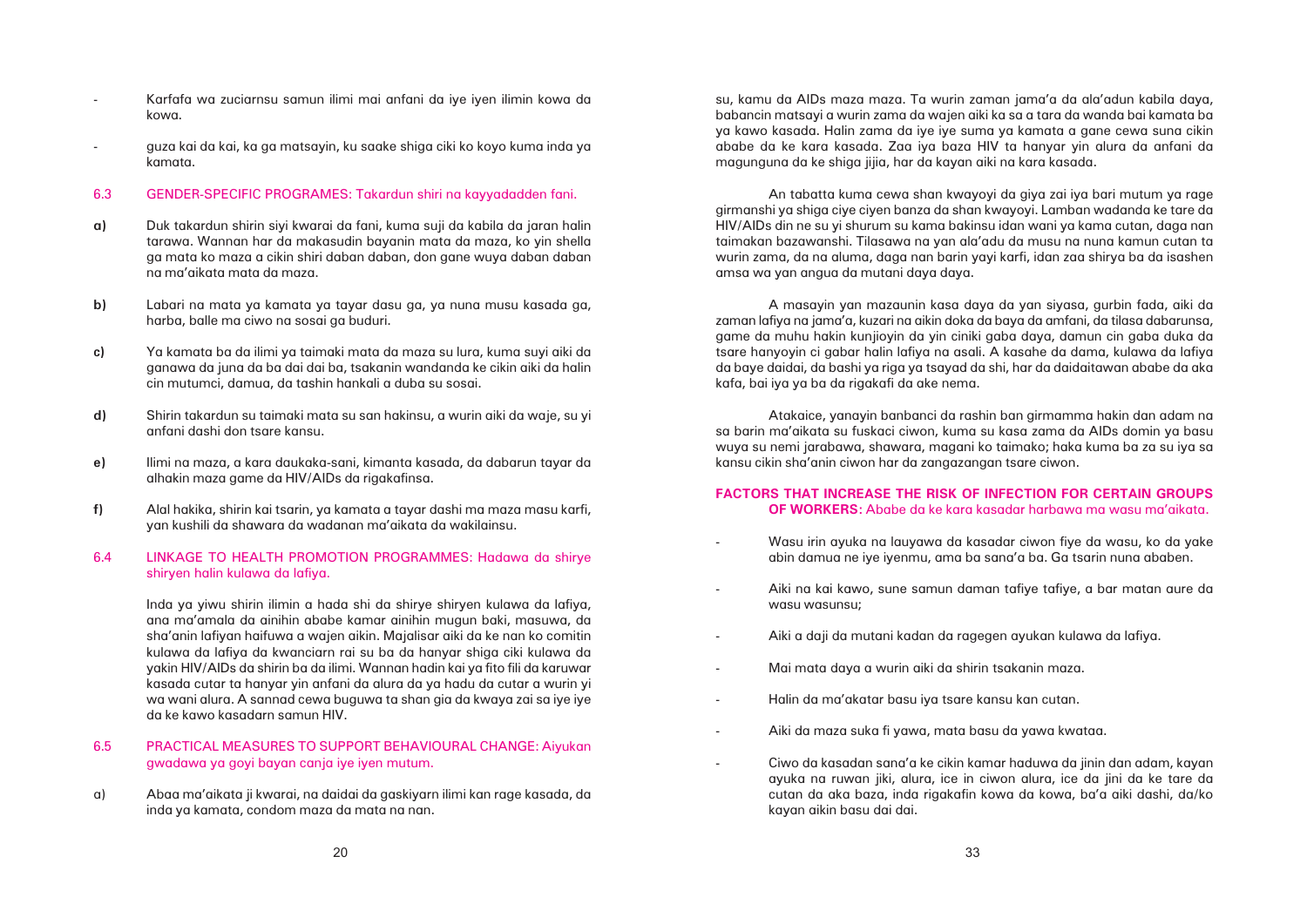- b) Gane asalin STI da tibi da sauri da caw, a samu magani, da ringaya, da ko inda zaa sai wani.
	-

dafa alura, da kayan ba da alura da sauri, a nemi inda zaa samu labarinsa

c) Wa mata da ke nema kudi, a basu ilimi kan yadda zasu samu kudi kandan, kamar ba da labarin nemar kudi, samun saukin haraji, da taimakon biya.

6.6 COMMUNITY OUTREACH PROGRAMMES: Takardun shiri na jama'a na fita waje.

> Masu daukar ma'aikata, ma'aikata da wakilainsu su karfafa wa zucia don ba da labarai, da ilimi kan tsarewa da iya HIV/AIDs a jama'a wuri daya, balle ma yan makarantu. Sa kai cikin takardun shirin jama'a ya cacanci, don aba mutani hanya su kawo ra'ayinsu, kuma su kara daraja halin ma'aikata da ke tare da HIV/AIDs ya rage ware kansu da yin shurum. Sai a hada kai da yan tareya na wuri daya da jama'ar kasan masu hankali a daukaka shirin.

### **7. TRAINING: HORO.**

Makasudin horon ya kai ga, kuma a daidaita shi, zuwa kunjiyoyi da ake horo: managoji, masu dubansu, ofisoshin jamaa; ma'aikata da wakilainsu; masu horon yan horon, (da maza da mata); masu ba da karatun, yan kulawa da lafiya, yan kulawa da zaman lafiya da ke wurin; da masu duban masana'antu da ayuka. Sai a samu saboarn hanyar kusata batun don yayi araha. Missali masu sha'anin su nemi goyin baya daga kasashen waje, masu kulawa da shirin AIDs ko wasu isasun kulawa da maganar, a yi aron masu koya wa jama'a, ko su samu nasu horo. Kayayakin horon zai iya babantawa, bisa ga abubuwa ko dukiya da ke akwei. Zaa iya nuna musu ala'adar wurin da banbancin iye iyen maza da mata. A hore yan horon su ji da nuna kiyaya zuwa ga yan kadan, balle ma duban inda suka fito ko sake hanyoyin tarawa da mace. Su kuma ja kan horon iya magana, da kayan aiki mai caw da ke akwei. Gwanenen cikin masu horon su ne ma'aikatan don kansu, kuma ba da ilimin jama'a ya cacanci, a ko wani fanni. Ya kamata ya zama daya cikin shirin horo na ko wani shekara a wurin aikin, da zaa dara shi tare da shawara da wakilain ma'aikatan.

7.1 TRAINING FOR MANAGERS, SUPERVISORS AND PERSONNEL OFFICERS: Horon manejoji, manya da ma'aikatan ko offisoshin hukuuma

> Yi ma manijoji, masu duban aiki, da ofisoshin ma'aikatan horo. Banda sa kai cikin ba da labarai da ilimi da aka shirya wa ma'aikata din duka, masu duban aiki da manijojin ya kamata a ba su horo don:

> su iya su ba da amsoshin tambayoyi da bayana manufar HIV/AIDs na

wurin aiki.

Kamar dai mutani million ishirin da biyu (22) suka muta da ciwon AIDS; a cikin watanin goma shaabiyu (12months) na shekara dubu biyu din (2,000) mutani million uku (3 million) suka mutu a dunia duka.

Abin ya taba jihohi duka: manya da yara da ke tare da HIV/AIDs sun fi million ishirin da biyar a Sub-Saharan Africa: fiye da million shida a Asia; kusan da million biyu a Latin America da Caribbean; da kadan ya kai million daya a North America; kusan da dubu biyar ko rabin million a Western Europe; kusan kashi uku cikin million a Eastern Europe da Central Asia; kusan da dubu biyar ko rabin million a North Africa, da Middle East. Koda yake yadda ake kamunsa zai banbanta, jihohi na fuskantar karuwan kamun ciwon.

Ainihin mutuwan yan AIDs a yawancin mutanin Africa fila fila ne; kamin shekara dubu biyu da goma, (2010) ma kasahe ishirin da tara da karuwa kamar kashi biyu cikin dari, jimilar mutani duka zai kasance million hamsin (50 million) kadan fiye da in babu AIDs. Akwei ababe da ma'amalar mata da maza da lokaci ko shekaru ta kawo, kamar kasashe da dama ciwon kan kama mata tun suna yara fiye da maza; a Africa fiye da rabin sabobin shiga, ko da ciwon ya kama mata ne. Shekarun mutani da ciwon ya fi kamu a koina ne tsakanin shekaru goma shaa biyar zuwa tamanin da tara (15 – 49yrs old), jimlar mutani masu kokari, da taimakonsu zuwa ga danyi, jamiyya a tatalin arziken kasa na bacewa. Kadarar ILO ne ma'aikata fiye da million ishirin (20 million) dunia duka na zaune da HIV/AIDs. Yawan rundunar aiki na kasaitaccen kasashen bazawa na saye tsakanin kashi gome (10) da talatin (30) cikin dari, ya rage zuwa shekara dubu biyu da ishirin (2020) da zai yi idan ba AIDs; yara million goma shaa hudu (14 million ch.) sun rasa uwa ko uba, ko dukansu ma AIDs, da dayawansu zasu bar makarantu dole su shiga kasuwanci, wahalar yara ya karu.

HIV/AIDs na jin wadanda ya kamar kwarai da iyalainsu, da kuma yan zaman taren daga baya. Tsofofi da yara da mai ciwon ke ciyar dasu sunfi kowa jin wuya. Abun ya fi shafan mutani daya daya, da iyali kuma a ganshi a goshin yan dabara, sai ya karu, zuwa tatalin arzikin kasan. Annoban na fid da kansa a dunia na aiki cikin haluluka da daama: raraba kayan aiki ko ta hanyar gona, nuna bahbanci ta wurin karban ma'aikata, lalace tsaran fami, da kara halin wahalar yara; wasu ababe da ke fita fili ne rage jarin dan adam, masa lamba kan sha'anin halin zaman lafiya da kulawa da lafiya, da burga rayuwan sana'a da halin lafiya.

### **CONDITIONS THAT CONTRIBUTE TO VULNERABILITY –** Sharadi da ke ba da taimako masu wuyan tsarewa.

### **GENERAL FACTORS:** Rabo na kowa:

AIDs na ci gaba ne inda tatalin arziki, hakin aladun jama'a da son kai zaman lafia, ba'a aiki dasu, kuma da inda aka rena ta'adar zaman tare da na siyasa. A ta fannin aikace aikacen dunia, talauci yafi komai cin gaba: rashin ilimi da keebe talakawa na bari cutan ya same su da sauri, haka talauci ke tura mata su rayu kuma su taimaki iyalainsu, ta haka ne suke sa kansu cikin lalata da baya da caw. Abinci da baya da kirki, miagun gidajen zama, da dauda kan sa mutani da ke da HIV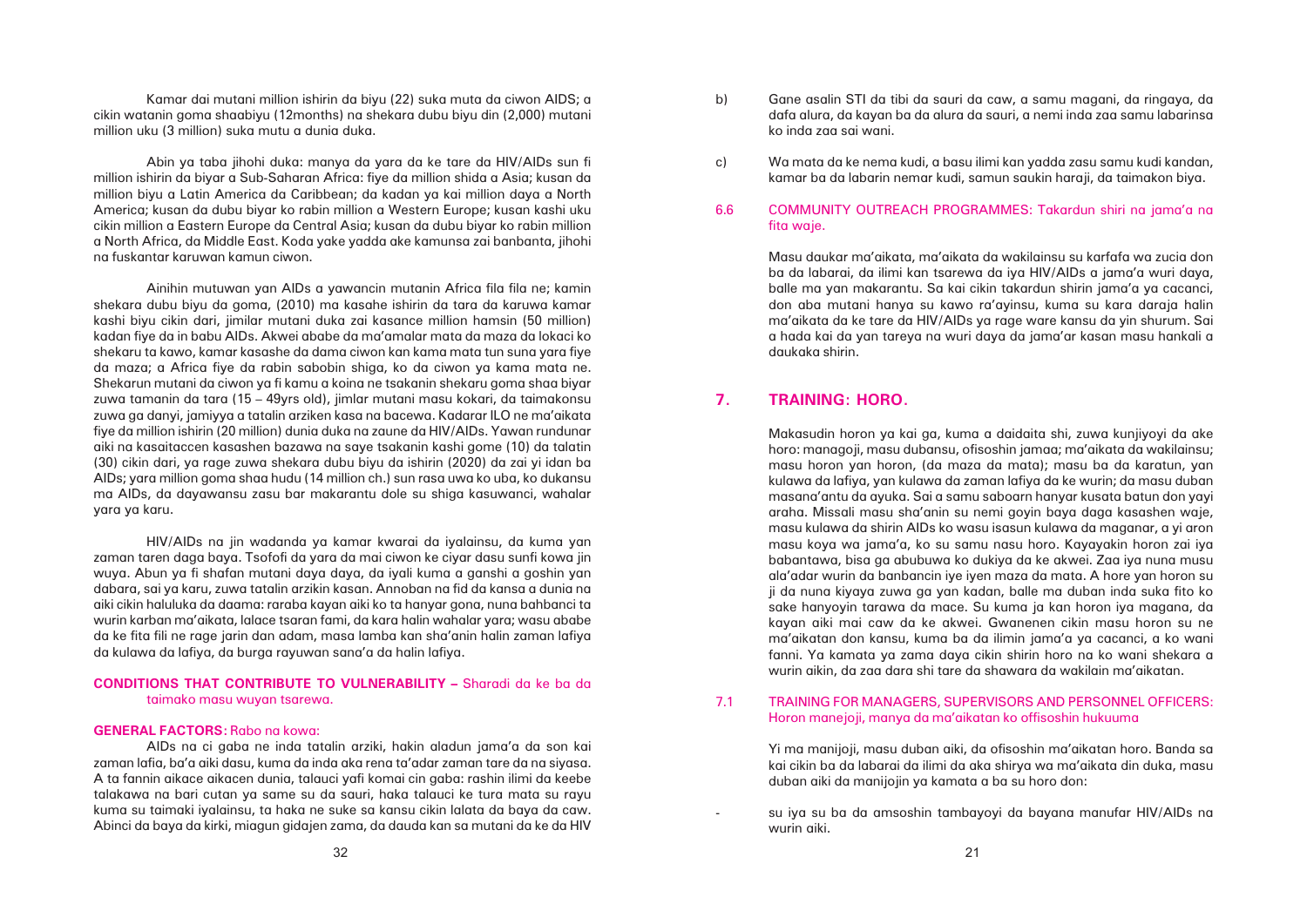- su samu labari fila fila kan HIV/AIDs su taimake sauran ma'aikatan su fid da tsoron baza HIV/AIDs a wurin aikin.
- bayana sulhu mai hankali na farilla wa ma'aikata da ke tare da HIV/AIDs domin su saura cikin aiki har woni lokacci.
- gane ainihi a ji da halin wajen aiki, hali ko iye iye da ke muna banbanci ko rashin so ga ma'aikata da ke tare da HIV/AIDs.
- ya basu daaman bayana kan shirin kulawa da lafiya da riban ma'aikatarn da ke nan.
- 7.2 TRAINING FOR PEER EDUCATION: Horo ma tsararaken ba da ilimi. Yan tsararake masu ba da ilimi zasu samu horo na daban don su:
- samu isashen ilimi kan ababe da ke cikin da hanyar yin rigakafin HIV/AIDs don su iya bayana, duka ko kadan kadan, labarai da shirin ilimi wa karfin aikin.
- ji kwarai ga kabila, sake halin ma'amalar mata da maza, fanni da alada a ci gaba da ba da horonsu.
- gama su ciki kuma a ja daga manufofin wajen aiki na yau, kamar damua da ke cikin ma'amalar maza da mata ko ma mutani da ke da wasu ciwota a wajen aikin.
- ya ba wadanda suke aiki tareda hanyar gane ababe cikin rayuwansu da ke kawo musu ciwo iri iri.
- Su iya yi wa ma'aikata da ke tare da HIV/AIDs jawabi kan zama dashi da yin hankuri.
- 7.3 TRAINING FOR WORKERS REPRESENTATIVES: Horo ma wakilain ma'aikata: Wakilan ma'aikata zasu, a lokacin biyan ma'aikata, su samu horo don su: Horon zababun ma'aikata:
- iya ba da ansoshin tambayoyi da bayyana manufar HIV/AIDs na wurin aiki.
- ba su hanyar horon wasu ma'aikata cikin shirin horo na ilimi.
- gane ainihin iye iyen wasu a wajen aiki, hali ko iye iye da ke nuna banbanci ko rashin so ga ma'aikata da ke tare da HIV/AIDs sabili da a share wannan hali sam.
- taimaka kuma su tsaya ma ma'aikata da ke tare da ciwo na halin AIDs a samu masauki da yakamata in haka yazo.

## **KARI DON BAYANI NA DAYA (APPENDIX I)**

### (BASIC FACTS ABOUT THE EPEDEMIC AND ITS IMPLICATIONS:) Tabattacen ababe kan annoban da muhimainsu.

### (FACTS ABOUT HIV AND AIDS.) Tabattacen ababe kan HIV da AIDs.

Cutar yi ma dan Adam barnan din (HIV) da ke jawo AIDs din cikin ruwan jiki ake aikad da shi – balle ma cikin jini, maniyi; ruwa da ke fita cikin mata har da ruwon manma. An tabatta cewa aikawan na aukuwa ne kashi hudu; tarawa ba da wani rigakafi ba, da wanda cutan ke tare dashi (da ake samu kulum); ta wajen jini da kayayakin jini; kamar, sa jini da ya kamu da ciwon, da ba mutum kayan jikin wani ko fale falen ababe, ko yin amfani da alura da ya kamu da ciwon ko wasu kaya – yaki da ke yanka mutum, aikawa ta wajen uwa da ke tare da cutar zuwa ga da da ake da cikinsa; da ba jinjiri nonon mama. Ba za'a samu HIV daga wasa ko taba mai ciwon ba, twari, atishawa, samba da yin anfani dasu, da kayan shafe shafe da kayan wanka ko wanki, yin anfani da kayan cin abinci, ko cin abinci da shaye shaye da mai ciwon HIV ke dafawa; dubi ba sauro ko cizon kwari daban daban.

HIV na rage karfin dan adam, ya hana shi yakin ciwo. Mutum zai iya rayuwa shekaru goma idan ciwon ya kama shi ko fiye da haka, a cikin wannan lokacin babu alamun ciwon jikinsa, ko da yake zai iya raraba ciwon ma wasu. Alamar ciwon AIDs na farko har da: gajiya na kullum, zawo, ibba, canjan hankali kamar mantuwa, ramewa, twari da bai daukewa, kazuwa mai tsanani, barewan baki, da kurajen baki, da kumburi kanana a jiki. Ciwon zarafi kamar cancer, da ciwon sanye, ciwon hakarkari, tibi watau tuarin banza, zasu iya shiga jikin don kwarin fada da ciwon suna rage karfi. Koda yake lokacin ciwo zai iya watsewa da lokacin rangwame, AID a kowani lokaci yanada ban tsoro. Ana cikin binciken samun maganin rigakafi, ama a yanzu haka babu wani. Wasu maguguna ke na da ke rage cin gaban ciwon, a ja rayuwanka; ama yanzu haka wadanan magugunar na da tsaada kwarai, kuma ba kawai ake samu ba, ina nufin masu ciwon, ama halin na sakewa. HIV, cuta mai saukin fashewa ne, da ke iya rayuwa cikin sharadi kadan. Yana iya shiga jiki ta jikaken halitar najikin mutum, amaa baya iya fude jiki ya shiga. Rigakafinsa kawai ne a kiyaye shi, kamar yin anfani da condoms ababen tsare jiki, kamar safar hannu, da ababen rufe fuska (inda ya kamata) da wannan abu mai soka jiki basu hadu da ciwon ba; ana iya kashe cutan da sa launi, kaya, au sabulu da sauransu na sasabta wuri masu karfi da ruwa mai zafi (duba kari don bayani na biyu) (APPENDIX II)

### **DEMOGRAPHIC AND LABOUR FORCE IMPACT:** Lura kan ilimi irin na zamani da rudunar tababen kadago.

A karshen shekara dubu biyun (2000) mutani fiye da million talatin da shida, (36 million) ke tare da HIV/AIDs, kashi biyu cikin uku (2/3) na Sub-Saharan Africa.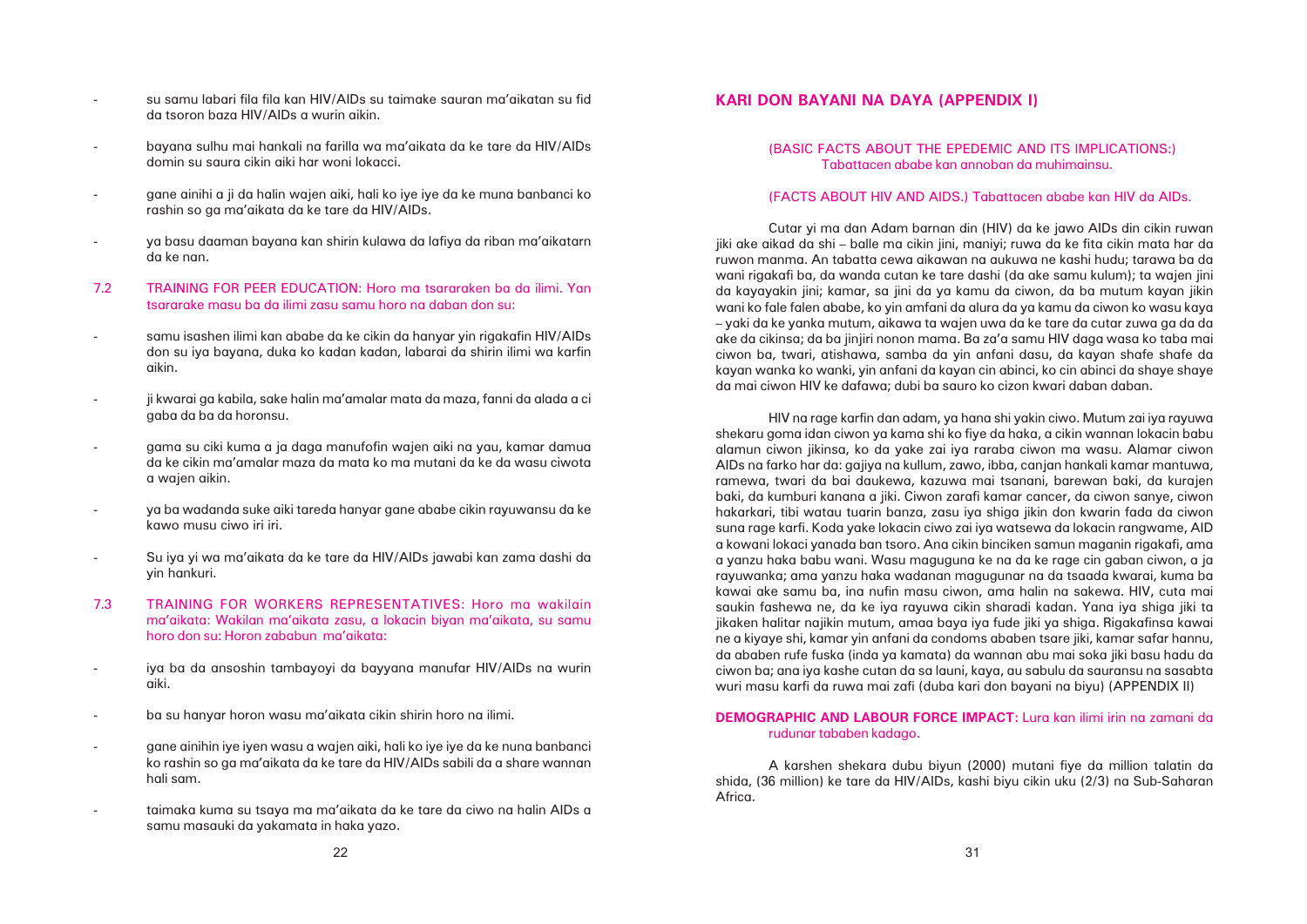su iya yi wa ma'aikata jawabi don gane kuma a rage kasadarnsa, a

samu ilimi sosai kan HIV/AIDs don su sanar da ma'aikata kan baza HIV/

- rayuwansu.
- AIDs din.
- wakilcinsu din zasu bar shi cikin asiri.

Tabatta komai suka ji kan ma'aikata da ke tare da HIV/AIDs a lokacin

### 7.4 TRAINING FOR HEALTH AND SAFETY OFFICERS: Horon ofisoshin kulawa da lafia da kwanciar rai.

A karshe don ganewa dacaw ma labarai da shirin samun ilimi da ake ba duk ma'aikata, yan kulawa da lafiya da kwanciarn zasu samu horo na daban don su:

-

samu isashen ilimi kan ababe da ke cikin da hanyar yin rigakafin HIV/AIDs

don su iya ba da labarain da shirye shiryen ilimi ga ma'aikata;

-

 iya kimanta yan aiki su gane ainihin fasalin aikin ko sharadi da za'a iya sakewa, ko kara shi don ya rage wuya da ma'aikata da ke tare da HIV/

 tabatta masu daukan ma'aikatan sun ba da lafiyeyen wurin aiki, da zaman lafiya da issashen shiri na aiki ma ma'aikata, har da magunguna na taimako;

-

kamar dukan ababe da ya shafi lafiyan ma'aikata da sauransu, a bayana

- AIDs ke sha.
- 
- sani cewa labarai kan kamanin HIV/AIDs, in akwei ana ji dashi kan asiri, kawai kan dokan ILO's na yin aiki da tsare takardun asirin ma'aikata.
- yi kokarin yin nasiha da ma'aikata don a gane kuma a rage iyakacin kasada da ke cikin rayuwansu.
- ga wurin aiki, da zai iyi biya musu bukatu.

-

-

a iya nuna wa ma'aikata samun kulawa da lafiya na gida ko na wuri daban

### 7.5 Training For Factory/Labour inspectors. Horonma'aikatan masana'antu

Hora wa masu duban masana'antu da kadago su samu komai atakaice don yin ayukansu da caw, tilasa da ba da shawara, balle wanda ya shafi rigakafin HIV/AIDs a wajen aiki. Don su samu nasaran wannan sai an basu horo na daban kan rigakafi, da sasanta HIV/AIDs a wajen aiki. Horon har da:

 labarai kan masayin aiki na kasashen waje, balle ma na nuna banbanci (na Aiki da Sana'a) Doka, 1958 (NO III) alif dari tara da hamsin da takwas

(Lamba dari da goma sha'adaya) da dokokin kasa da kaidodi.

- sarafa sha'anin kudi, da ke shafan ciwon da ababe da iyalinsa ke nema:
- labarai fila fila, shawartawa da taimako
- taimako bisa ga yadda da sha'anin biye da dokoki kan ciwon da mutuwa kamar taffiyad da sha'anin kudi biye da ciwon, shirya takardan wasiya da shirin cin gado;
- taimakan iyali su ji da shirye shiryen amanar zaman jama'a da dabarun yan sana'a;
- ayi ajiya ma biyar albashin ma'aikatan tun lokci bai kai ba;
- nuna ma iyalin zuwa ga ababe da ya shafi dokoki da manyan kulawa da lafiya ko a ba da sunayakin manya da aka zabi.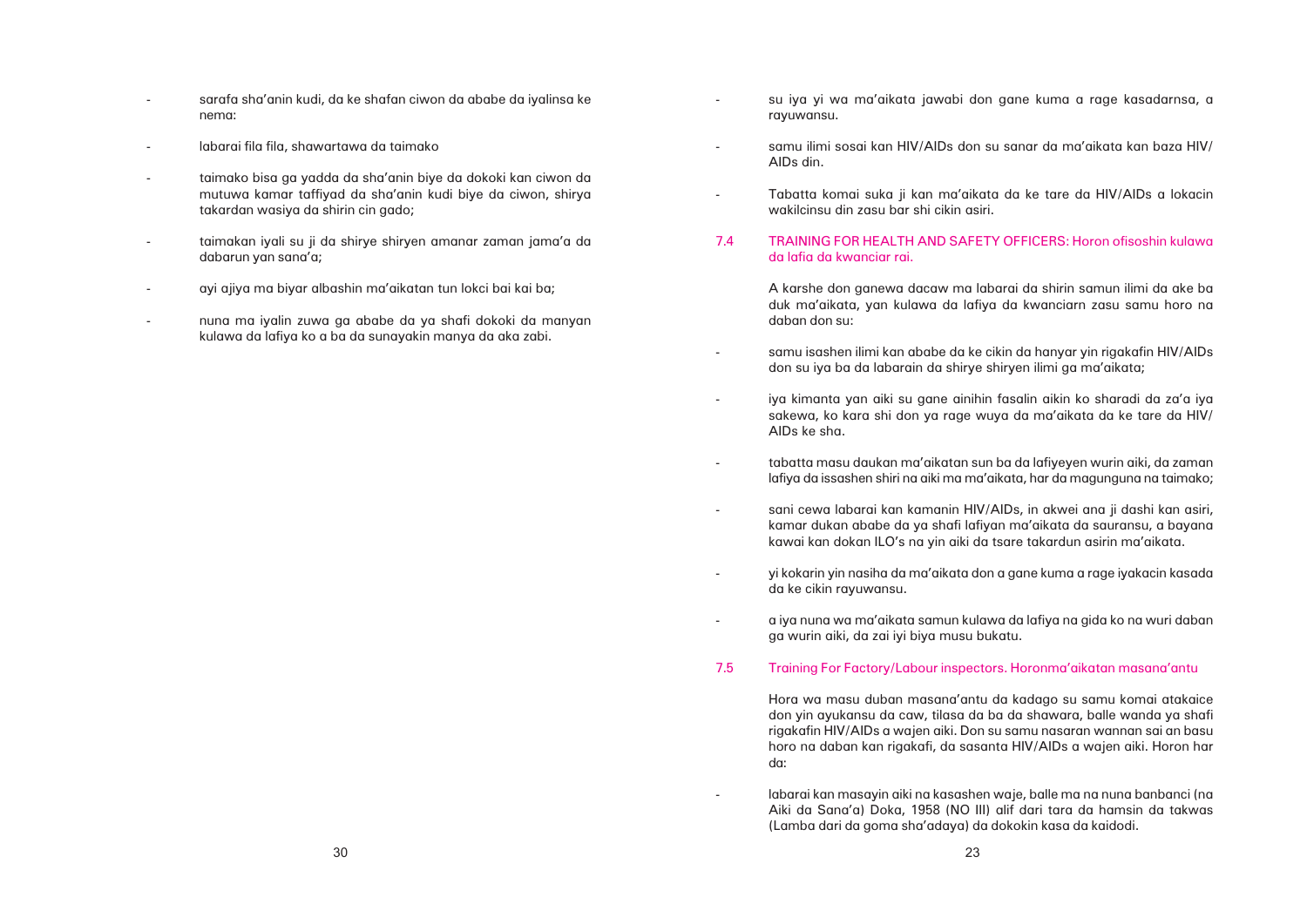- Yadda za'a ba da lura kan HIV/AIDs wa ma'aikata da managojinsu.
- yadda zaa sa sha'anin HIV/AIDs cikin lamuran kwanciar rai na wurin aikin kullum da nuna hanyoyin lafiya da horon wurin aiki.
- yadda zaa taimake ma'aikata su kimanta amfaninsu (kamar zana takardun anfani) da yin aiki da hakkinsu na biye da doka;
- yadda zaa gane ketare doka, ko rashin aiki da hakkin ma'aikata, kan hanyarn masayin HIV.
- gwaninta nema da duba yada ababe na HIV/AIDs a wurin ayuka, indai wannan na ra'ayin zaman jamaa da na daidaitawa da wannan hanyarn dokoki ne.
- 7.6 Horo ma'aikata da ke haduwa da jini da ruwan jiki daban daban. TRAINING FOR WORKERS WHO COME INTO CONTACT WITH HUMAN BLOOD AND OTHER BODY FLUID

Ko wani ma'aikata ya samu horo kan hanyoyin kayyade harban. Kan karin hadarin wurin aiki da ba maganin taimako. Shirin ya ba da horo:

- cikin ba da maganin taimako.
- kan Rigakafi na kowa da kowa don ya rage kasadar taba jinin mutani da wasu ruwan jikin mutum. (Dubi Appendix II)
- a wurin yin anfani da kayan aikin tsaro.
- a kan hanyar sosai da zaa bi a wurin taba jinin mutum da ruwan jikin mutum.
- hakin ramuwa idan ya auku a gun sana'a meshi; kuma mai da karfin cewa daukan rigakafi ba lale yana game da HIV din ko matsayin mutum.

### **8 JARABAWA:**

**Testing:** Jarabawa ma HIV fa bai kamata ayi shi a wurin aika ba, sai dai yadda wannan doka yace. Bai bukaci ba don yanna bata hakin dan adam balle ma ma'aikata: zaa iya hito fili da abin da jarabawan ya kawo kuma ayi banza dashi, kuma shaidar ma'aikatar ba zai yi kyau ko kuwa dogara kan jin dadin gaskiya da ma'anar jarabawan. Har ma bayan wajen aikin, jarabawa kan asiri na HIV, ya zama annsan shaidan sonrai da aka jawo da issasun ma'aikata da aka yarda dasu kadai suka jaraba, a cikin shirin asiri mai karfi.

nuna, kuma kimantashi bisa ga Yabawar Ayukan Sana'a kulawa da lafiya, na shekara alif dari tara da tamanin da biyar 1985 (lamba dari da sabayin da daya – No 171).

b) Yan shaida, kamar wadanda aka zabi da wadanda aka zabi wa wa shirye da shi a tsare labarain masu ciwon.

shiryen amanar zaman jama'a da yan dabarun zaman, su ajiye dukan ababe da ya shafi HIV/AIDs da wasunsu cikin asiri kamar labarain asibitoci na ma'aikata mai ciwo, ya bi daidai da hanyar dokoki na ILO's na yin aiki

### 9.8 EMPLOYEE AND FAMILY ASSISTANCE PROGRAMMES: Shirye shiryen taimaka ma'aikata da iyalinsu.

fito fili ko a hada da taimako wa ma'aikata kamar iyali, da kuma taimakon yan gidansa. Zaa yi haka da shawara da ma'aikata da wakilainsu, kuma zaa iya yin haka da ganawa da gwamnanti da yan kulawa a cikin aiki da

ciwo masu karfi har da AIDs. A kuma lura da ababe da masu juna biyu ke bukata. Ya kamata a sa hankali kan bukantun yara da suka rasa uwa ko da uba da ciwon AIDs, da zasu fita makaranta, su yi aiki tilas, sai su zama wadanda ake banza banza dasu, ana tarawa dasu. To shirye shirye ya iya zama na gida, ko yan dabaru zasu iya taimakan wadanan shirye shirye

- a) Yadda halin annoban yake, shirye shiryen taimako zuwa ga ma'aikata, ya ababe da suke nema da ababe da ke akwei.
- b) Irin shirye shiryen ya lura cewa mata ke da daman kulawa, ko jinyan masu baki daya ko akai kara ga yan dabaru da ke aiki dakansu.
- c) Shirin taimakon wannan iyali ya karu da:
	- hutu mai rahama;
	- taya su zuwa shirye shiryen ba da ilimi da labarai.
	- kansu;
	- iyalai indai aikin ba zai dami makarantan ba;
	- iyayensu ko daya cikinsu don ciwon AIDs;
	- makarantu da yaran ma'aikatan suka je; ba da taimakon kudi a giye ko to kain wani;

juya su zuwa kunjioyin taimako, har da kunjioyin tai – makon

taya iyalain ma'aikata su samu ayuka ma ma'aikatan ko memobin

 a dauki daidaitawa, kamar taimako ma ilimin kowa da kowa, horon aikin hanu da makoyi, ya shafi yara da matasa da suka rasa

hada kai da duk yan kulawa, da yan shirye shiryen anguan har da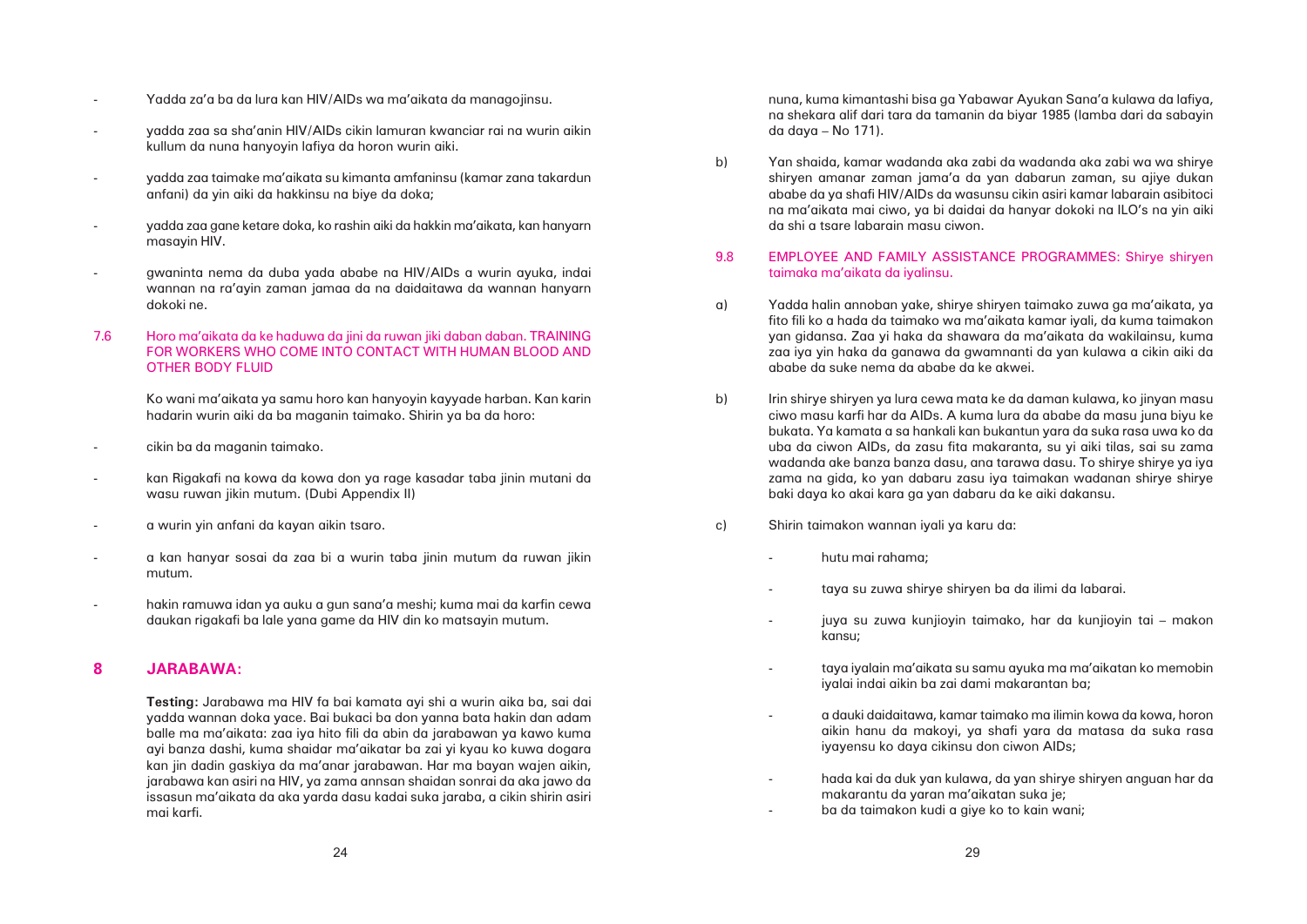8.1 PROHIBITION IN RECRUITMENT AND EMPLOYMENT: Hanawa cikin nemar kurata da aiki: Kada ayi jarabawan HIV a lokacin da ake nemar kurata kokuwa ya zamana dalilin ci gaba da aiki. Ko wani jarabawa na kulawa da lafiya kamar jarabawan duban lafiyayu kamin a dauki masu aiki, ko na

kulum ma ma'aikata, kada a hada da jarabawar HIV.

### 8.2 PROHIBITION FOR INSURANCE PURPOSES: Hanawa ma nufin inshuwara.

zaman lafiyan jama'a, dubarun inshuwara na kowa, tsarin aikin zama har

- **a)** Kada a nemi jarabawar HIV ya zama iseshen sharadi na dabara halin da inshuwara na kulawa da lafiya.
- **b)** Kamfanonin inshuwara kada su nemi jarabawan HIV sa'anan su ba da yawan mutanin duka.
- duk labarai da suke dashi ya saura cikin asiri.

suturcewa ma wurin wani aiki. Zasu iya dogara charjinsu da kadaransu na kudin shiga da lisakinsu na gaskiya kan dokan annoba da ke akwei wa

**c)** Masu daukan ma'aikatan su kiyaye nemar jarabawa ma nufin ishwara da

**8.3 EPIDMIOLOGICAL SURVEILLANCE:** Binciken halayen annoban. Jarabawan HIV na annoba da aka yi cikin dufu da hada da binciken wurin aikin ba, zai iya abkuwa indai laile ya dace da kaidodin zama na bincken ilimin kimaya, ayuka na masu zurfin ilimi da tsare hakin mutanin a cikin asiri. Inda aka yi wannan bincike, a sannad kuma ayi shawara da ma'aikata da masu daukansu aiki kan ababe de ke gudana. Labari da za'a samun ba safai zaa dauke shi a nuna bambanci zuwa ga mutani daya daya, ko kunjiyoyi. Ba zaa dauki wannan jarabawa kamar na dufu ba, idan akwei wani sheda kamar matsayin HIV na wani, zaa iya cirewa cikin abin da ya tabbata din.

**8.4 VOLUNTARY TESTING:** Jarabawa na son rai. Idan aka kai wani wuri ma'aikata zasu so a jarabasu kan son rainsu watau daya cikin shirye shiryen jarabawa na son su. Shi wannan jarabawa na son rai, yan kulawa da lafiyar dan adam su yi shi kuma ba wurin aikin ba. Inda ake da taimakon aikin asibiti mai karko, to ma'aikatar zai rubuta dakanshi ya sanar da su, da sannin wakilain ma'aikata sa'anan a jaraba mai da son rainshi. Ya kamata gwanaye su jarabashi cikin asiri da boyewa sosai. Shawarar, jarbawan farko da na karshe na fanni mai ji kwarai, wanda ya saukake shiryeyen – nufi da hallita na jarabawan HIV, caw da maracawn jarabawan da amfanin abunda ya tabbatar kan ma'aikatan, ya zama lalle wani kashi

na ko wani tsarariyar hanyar jarabawa.

### 8.5 TEST AND TREATMENT AFTER OCCUPATIONAL EXPOSURE: Jarabawa da yin aiki dashi bayan bankada sana'a.

**a)** Inda akwei kasadan zuwa kusan jini, da wasu ruwan jiki ko wasu takardun

sasasanta HIV/AIDs kuma ya taimaki ma'aikata da ke tare da HIV/AIDs.

b) Wadanan hidimomi zai karu da maguguna na daban, karewa, ma samun saukin ciwo iri iri, da HIV, shawaran samun abinci mai ba da lafiya da na kari ababe da aka rasa, rage cin rai, da karewa wa cututuka da ke kamun mutani har da STIs da tibi.

### 9.4 LINKAGES WITH SELF-HELP AND COMMUNITY-BASED GROUPS: Hadin kai da yan taimakon juna da jama'a-da ke wuri daya.

Inda ya cacanci, masu daukan ma'aikata, yan shirye shiryen ma'aikata da ma'aikatar sana'ar kulawa da lafiya, su saukaka kafawan kunjiyoyin taimakan juna, wurin aikin ko a mai da ma'aikata da suka samu HIV/AIDs ga kunjijoyin taimakan juna, da shirye shiryen taimako da ke yan zaman jama'ar anguan.

### 9.5 BENEFITS: Amfani da ke akwei.

Gwamnantoci, da yin shawara da yan tarayyarn zaman jama'a, su lura cewa amfani na karkashin dokokin kasan da ka'idodi sun shafi ma'aikata da ke tare da HIV/AIDs, ba da rage komai zuwa ma'aikata da ke tare da wasu ciwo masu karfi. Su kuma taimaki da bincike saboar amfani da ke shafan cin gaba da halin wahalar na HIV/AIDs.

b) Masu daukan ma'aikata, da yan ma'aikata da yan shirye shiryen ma'aikata su bi gwamnantoci kan yin aiki da amfani da ke nan ma ababe da ma'aikata da ke tare da HIV/AIDs har da dabarun taimakon aikon kudi da gwamnanti ke bayarwa, ke nema.

### 9.6 SOCIAL SECURITY COVERAGE: Suturce Amanar Zaman Lafiya.

- a) Gwamnantoci, yan daukan ma'aikata, da yan shirye shiryen ma'aikata su yi kokari da caw, su duba cewa ma'aikata da iyalinsu da ke tare da HIV/ AIDs, ba barsu cikin tsarewa, da anfani na shirin amanar zaman jama'a da dabarun zama. Ya kamata wadanan ya shafi ma'aikata da iyalinsu daga zaman jama'a da kunjiyoyin zaman jama'a da aka tamani suna kasada ga HIV/AIDs.
- b) Wadanan shirye shiryen da dabarun su ba da amfani irin haka ma ma'aikata da ke da HIV/AIDs kamar ma'aikata da ke ciwo masu kafi.

### 9.7 PRIVACY AND CONFIDENTIALITY: A kadaice da na Asiri.

a) Gwamnantoci, kamfanonin inshuwara na asiri, da masu daukan ma'aikata su duba cewa labarai irin na shawara, kulawa, karewa da karbawa na amfani na cikin asiri, kamar yadda dokar asibitoci zuwa ga ma'aikata ta